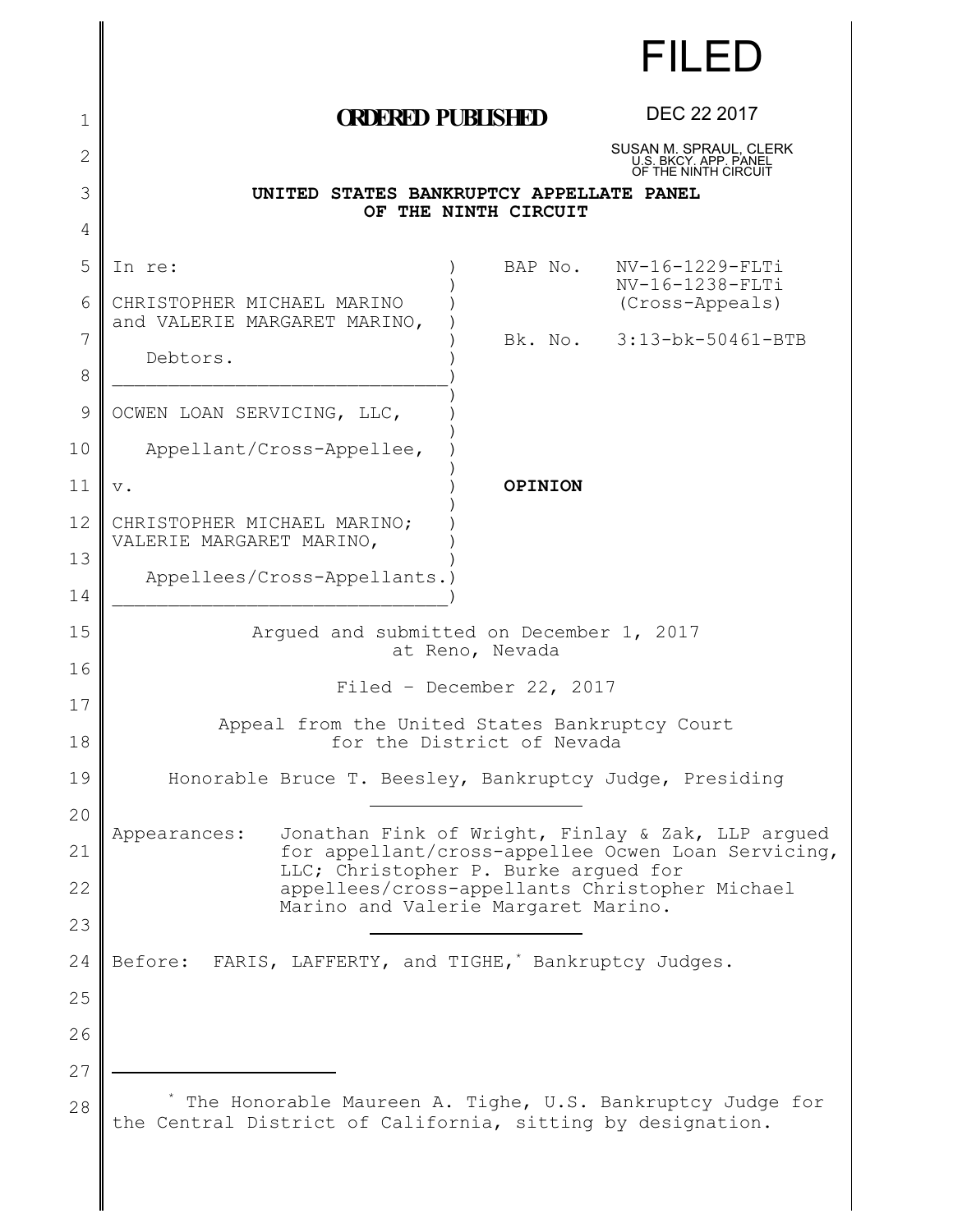1 2

3

25

FARIS, Bankruptcy Judge:

## **INTRODUCTION**

4 5 6 7 8 9 Chapter  $7<sup>1</sup>$  debtors Christopher Michael Marino and Valerie Margaret Marino sought sanctions against creditor Ocwen Loan Servicing, LLC ("Ocwen") for its violation of the discharge injunction. The bankruptcy court held a trial and awarded the Marinos \$119,000 – one thousand dollars for each improper contact.

10 11 12 13 14 15 16 On appeal, Ocwen argues that the bankruptcy court erred because its correspondence with the Marinos was in compliance with state or federal law. It also contends that the court improperly considered telephone calls, which were not the subject of the motion and not supported by evidence, and that there was no evidence of injury to the Marinos. We discern no error and AFFIRM.

17 18 19 20 21 22 23 24 The Marinos cross-appeal, correctly arguing that the bankruptcy court erred in holding that it lacked the authority to award punitive damages. On this point, we VACATE and REMAND so the bankruptcy court can consider whether it would be appropriate to (a) enter a final judgment for "relatively mild noncompensatory fines," (b) issue, for the district court's consideration, proposed findings and a recommended judgment for punitive damages, or (c) refer the issue of contempt to the

26 27 28  $1$  Unless specified otherwise, all chapter and section references are to the Bankruptcy Code, 11 U.S.C. §§ 101-1532, all "Rule" references are to the Federal Rules of Bankruptcy Procedure, and all "Civil Rule" references are to the Federal Rules of Civil Procedure.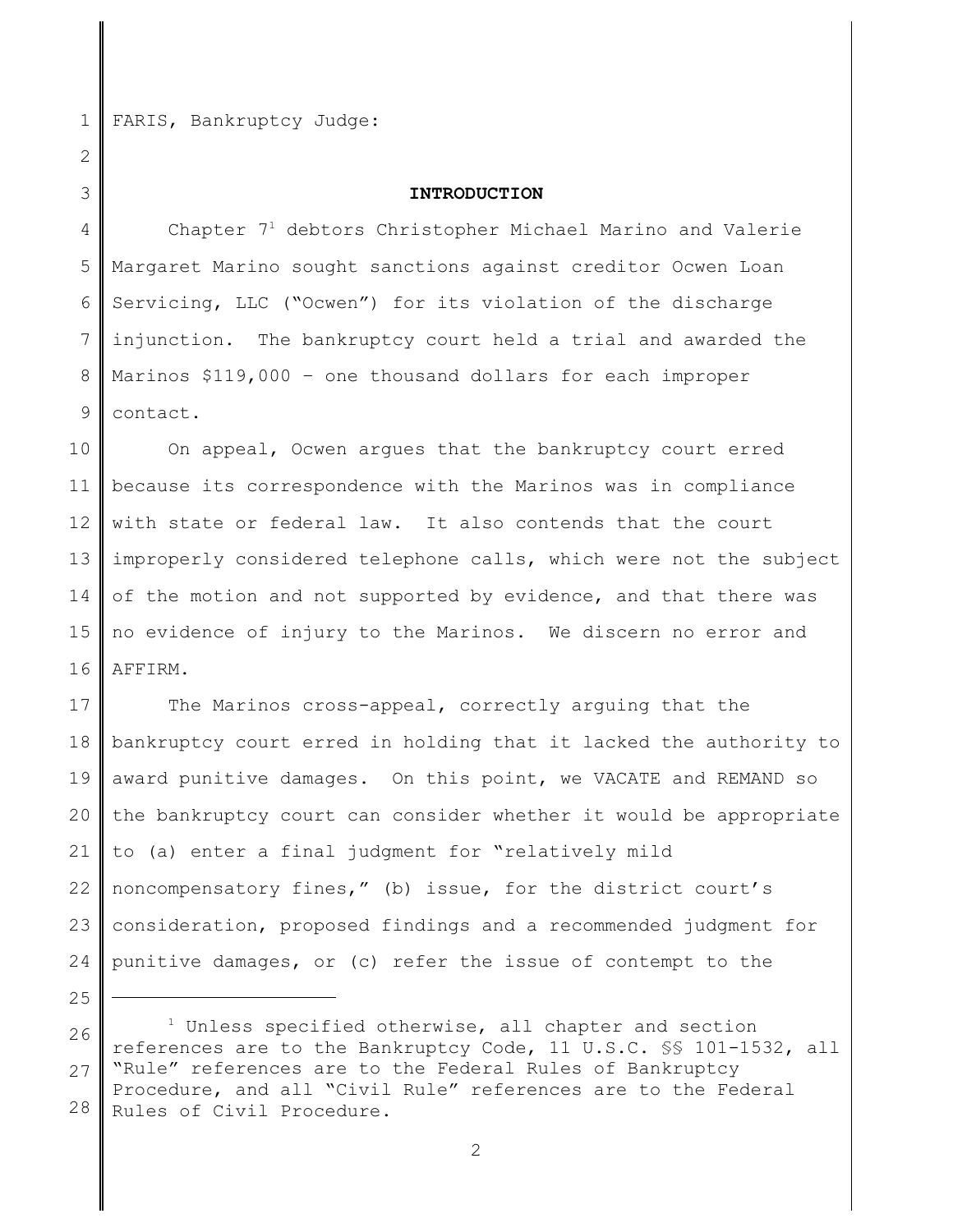1

2

# **FACTUAL BACKGROUND**

3 **A. The Marinos' chapter 7 petition**

district court.

4 5 6 7 8 9 The Marinos filed a chapter 7 bankruptcy petition in March 2013 in the United States Bankruptcy Court for the District of Nevada. They scheduled real property located in Verdi, California (the "Property") and noted, "DEBTOR TO SURRENDER."<sup>2</sup> GMAC Mortgage held a secured claim arising from a second mortgage on the Property.

10 11 12 13 14 The Marinos received their discharge on June 18, 2013. The bankruptcy court subsequently granted Deutsche Bank National Trust Company, as Trustee for GMACM Mortgage Loan Trust 2005-AR6 ("Deutsche Bank") relief from the automatic stay. The court closed the case on September 23, 2013.

#### 15 **B. Written correspondence and telephone calls from Ocwen**

16 17 18 19 20 Following the Marinos' discharge, Ocwen, as the servicer for Deutsche Bank, began sending the Marinos mailed correspondence in June 2013 and continued to do so through April 2015. The letters included account statements, notices regarding force-placed insurance, escrow statements, and other matters.

21 22 23 24 Some of the items of correspondence contained disclaimers that were located at the bottom of a page or end of the letter in small font. A typical disclaimer read: "If you have filed for bankruptcy and your case is still active and/or if you received a

<sup>26</sup> 27 28  $2$  Mr. Marino later attested that they had moved out of the Property in late 2011. When they filed their bankruptcy petition in 2013, the Marinos were living in Reno, Nevada. They have since moved to Auburn, California.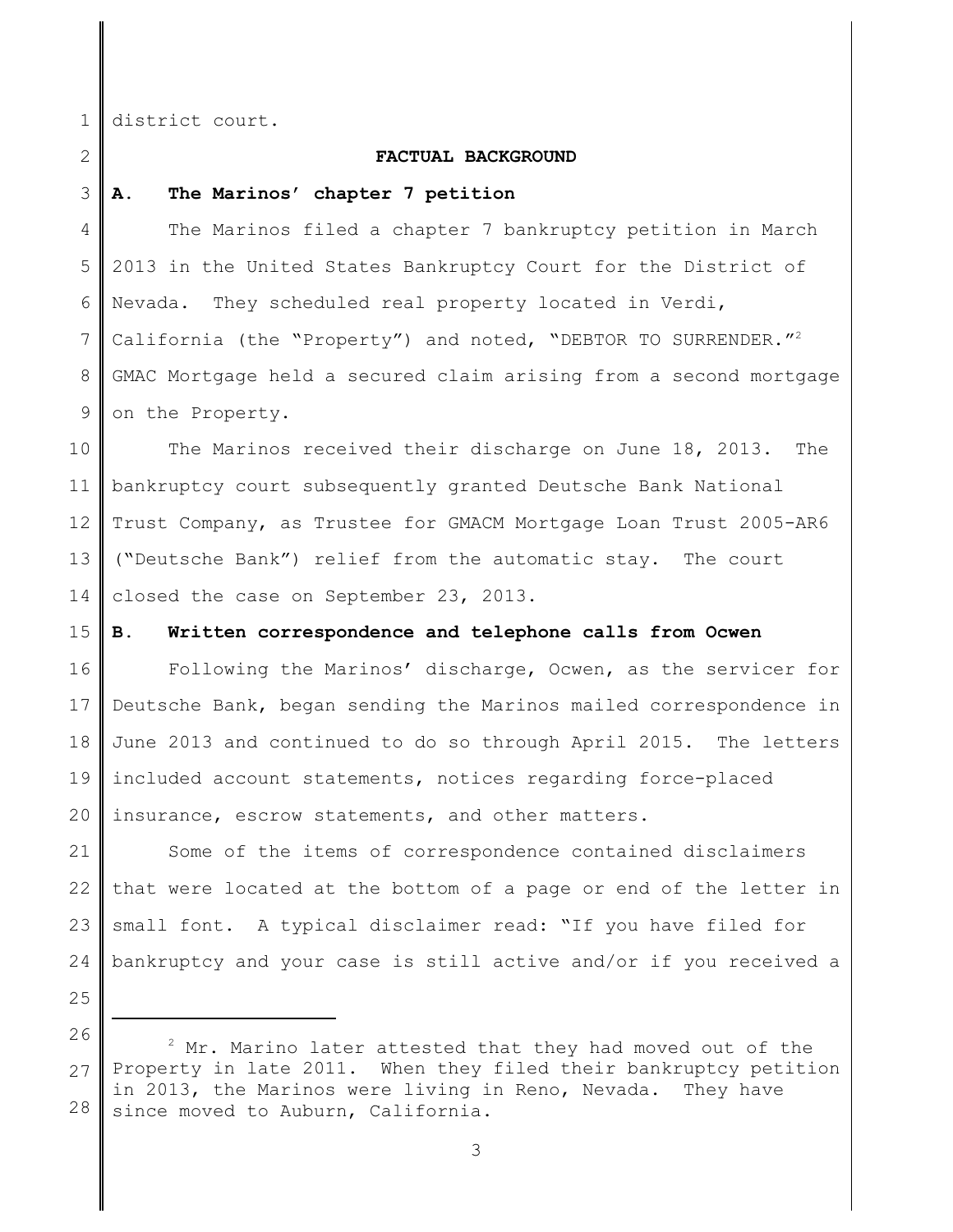1 2 3 4 5 discharge, please be advised that this notice is for information purposes only and is not an attempt to collect a pre-petition or discharged debt." Often, the disclaimers were preceded by demands for payment by a certain date or information about the amount that "you must pay" in a much more conspicuous font.

6 7 Ocwen also called the Marinos numerous times post-discharge to request payment on their mortgage loan.

#### 8 **C. The motion for contempt**

9 10 11 12 13 14 15 16 In November 2015, the Marinos filed a motion to reopen their case and to hold Ocwen in contempt for its alleged violation of the discharge injunction ("Motion for Contempt"). They argued that Ocwen knowingly and willfully violated the discharge injunction by sending the written correspondence after the Marinos' discharge. They identified twenty-two instances of allegedly improper correspondence<sup>3</sup> whereby Ocwen sought to collect from the Marinos personally.

17 18 19 20 21 22 23 24 25 In opposition to the Motion for Contempt, Ocwen argued that sanctions were not warranted because the letters were not meant to collect any debt against the Marinos personally and complied with federal and state law. It said that fourteen of the twentytwo letters contained disclaimer language stating that the letters were intended for informational purposes only, not to collect any debt. It argued that billing statements did not violate the discharge injunction under California law because they sought only voluntary payments. It contended that the

<sup>28</sup>  $3$  In their moving papers, the Marinos only mentioned the written correspondence, not telephone calls.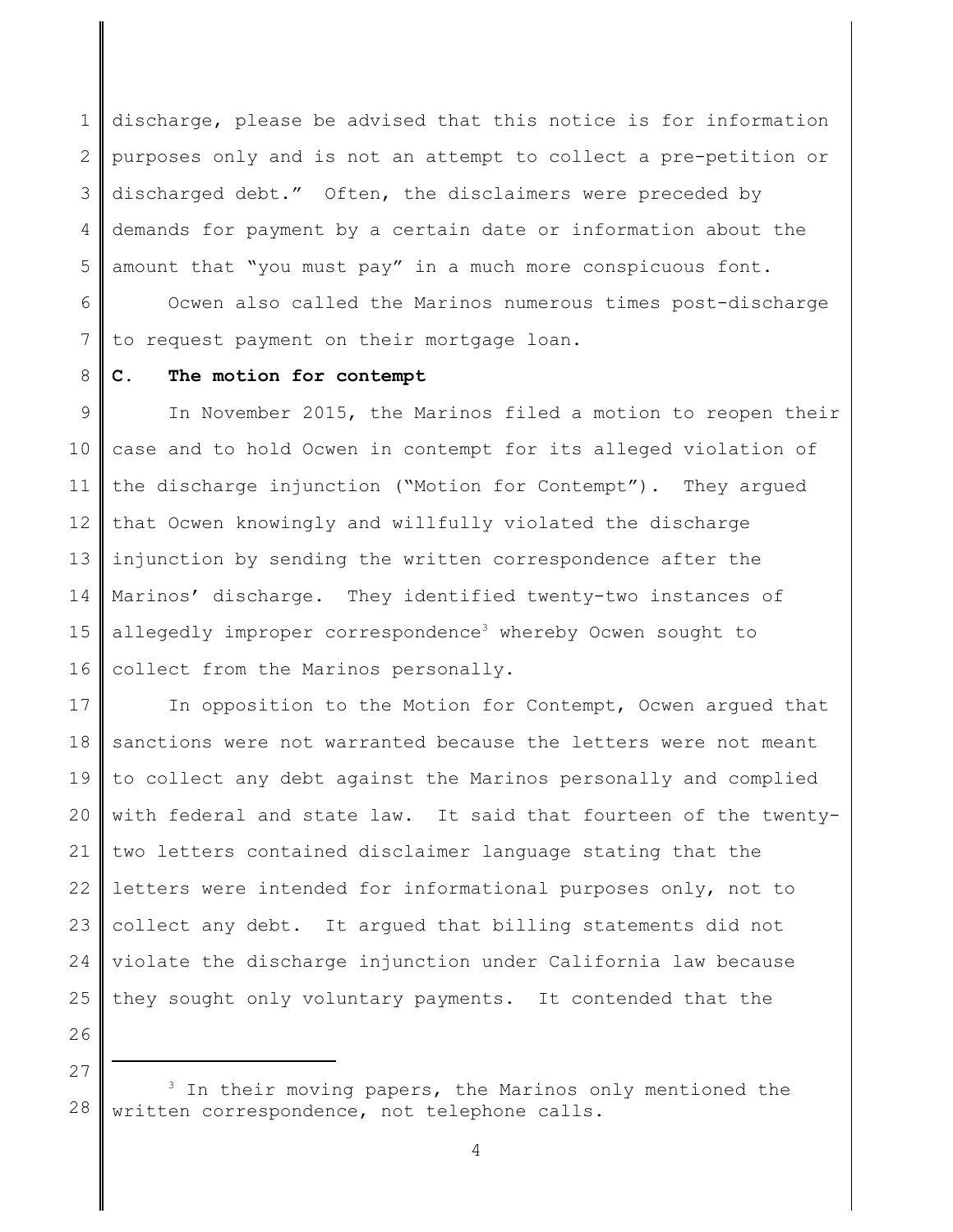1 2 remaining correspondence concerned force-placed insurance, escrow information, or debt validation, not collection of a debt.

#### 3 **D. Evidentiary hearing**

4 5 6 7 8 9 The bankruptcy court reopened the case and held an evidentiary hearing on the Motion for Contempt. At the outset, and by agreement of the parties, the court found "that Ocwen was aware of the bankruptcy, was aware of the discharge, got stay relief, and sent the various letters." The only remaining issues were Ocwen's intent and damages.

10 11 12 13 Mr. Marino testified that the Property was their "dream house," but they faced financial difficulty starting in 2010. They unsuccessfully tried to work with GMAC and Ocwen to modify their mortgage payments, but eventually moved out in 2011.

14 15 16 17 18 19 20 21 22 23 24 After they filed for chapter 7 bankruptcy and received their discharge in mid-2013, the Marinos began to receive letters from Ocwen "stating that there was money due." The correspondence included account statements with attached payment stubs and demands for payment. Mr. Marino testified that the payment stubs indicated that he had to remit payment on the discharged debt, that he was responsible for the interest payments, and that payments were due by the stated dates. Ocwen also sent notices of force-placed insurance, which made Mr. Marino think that he had to pay for the insurance on the Property, even though they had surrendered and vacated it.

25 26 27 28 Mr. Marino said that the notices from Ocwen took a toll on his marriage and caused him to fight with his wife. He said that he suffered from anxiety attacks and felt humiliated, tormented, and harassed. He testified that the stress eventually made them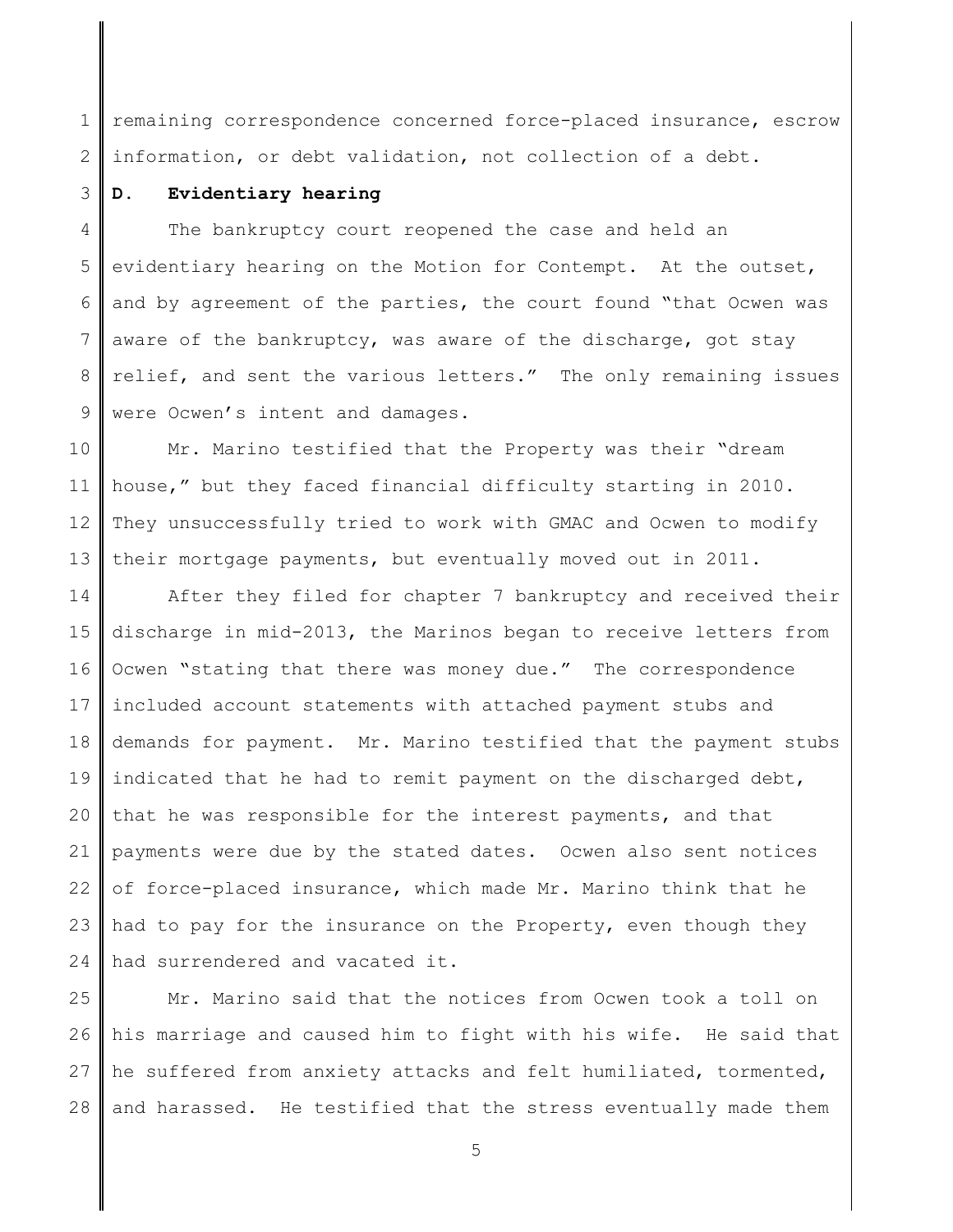1 2 contemplate divorce, although they managed to preserve their marriage.

3 4 5 6 7 8 9 10 11 Mrs. Marino testified that the letters and calls from Ocwen caused distress to the point that she and her husband considered divorce. She stated that she began having severe stomach pains when they tried to modify the mortgage loan; those pains disappeared when they filed for bankruptcy, but reemerged when they began receiving calls post-discharge. In June 2014, she noted in writing that Ocwen was "calling me three to five times a day" for approximately a year. At trial, she did not provide an exact number of calls that she received, but testified:

12

13

14

Q Okay. I don't want to go -- it sounds like you got anywhere from 60 to 100 calls. Does that sound -

A It was a lot of calls, yes.

15 16 17 18 She also stated, "I probably answered maybe a handful of phone calls, probably maybe -- it's hard to think of a number in that time. I mean, 20, I don't know. It seems to me that after a while, I was just -- I couldn't take it anymore."

19 20 21 22 23 24 25 A friend of the Marinos, Bernadette O'Kane, testified about her observations of the Marinos during their financial distress. Ms. O'Kane stated that Mrs. Marino became sad and upset due to dealing with creditors, started suffering stomach pains, and told Ms. O'Kane that her marital relationship had become strained. Ms. O'Kane said that Mr. Marino was previously fun-loving but became agitated and angry.

26 27 28 Ms. O'Kane said that, following the discharge, the Marinos were not able to move on with their lives, because "the calls [from creditors] did not stop." She said that the calls made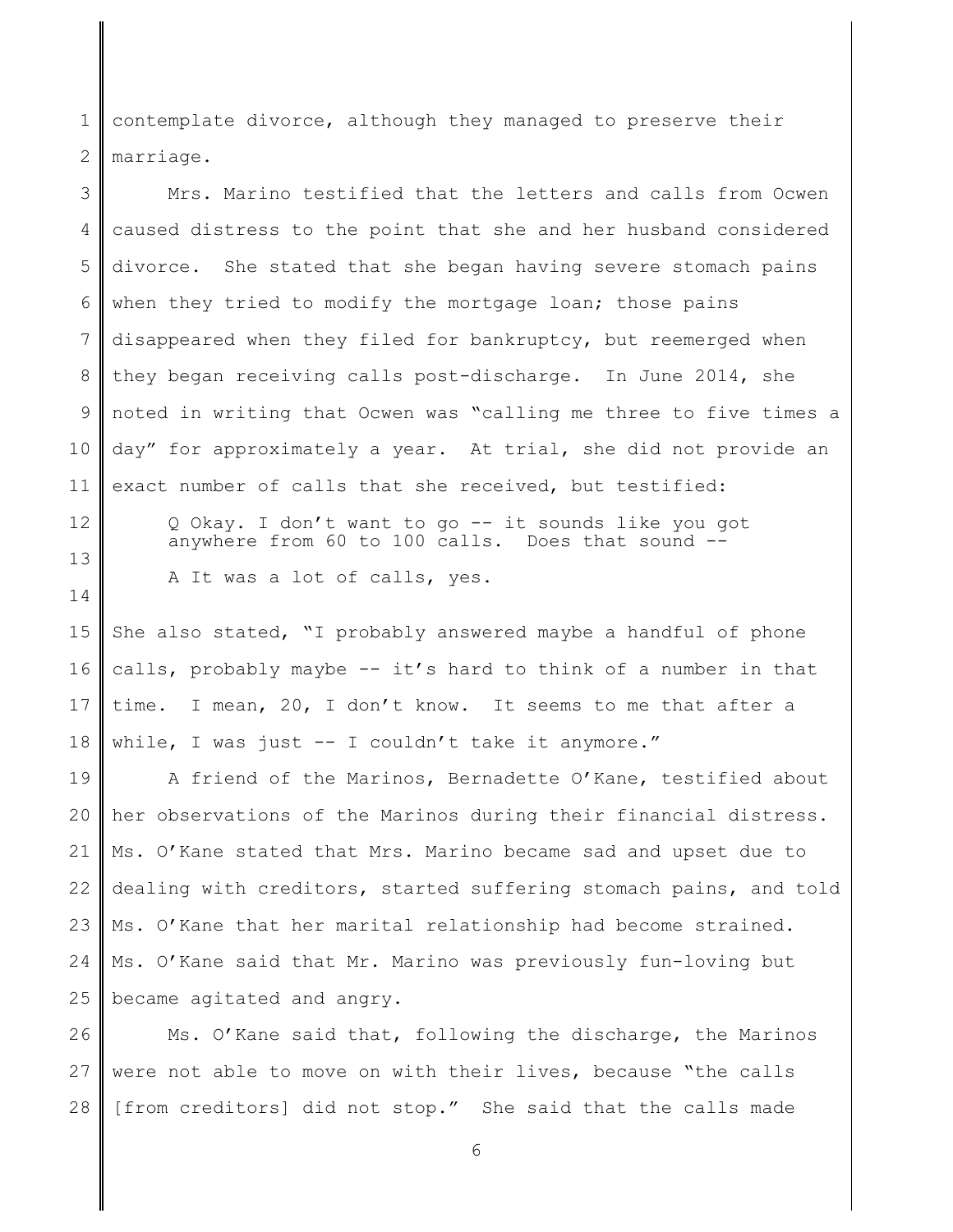1 2 3 Mrs. Marino cry; when Ms. O'Kane on occasion picked up such calls, the caller would assume that she was Mrs. Marino and repeatedly ask for payment.

4 5 6 7 8 9 10 Sony Prudent, a senior loan analyst for Ocwen, testified as to Ocwen's loan servicing procedure. He stated that Ocwen keeps a comment log of all contacts with a borrower and that Owen might still send notices post-discharge pursuant to federal or state regulation, but that there would be a bankruptcy disclaimer stating that the letter was not an attempt to collect a debt "if you've been discharged or in active bankruptcy."

11 12 13 14 15 16 Mr. Prudent stated that he reviewed the Marinos' file before testifying, including the transaction history and comment logs. He testified that the comment logs reflect that Ocwen called the Marinos post-discharge but that it did not make any calls to the Marinos after the Property was foreclosed (approximately two years after the court granted Ocwen stay relief).

17 18 19 20 21 22 23 The court repeatedly questioned Mr. Prudent as to why postdischarge letters might still say, "you must pay." Mr. Prudent had no direct answer but stated, "[b]est answer, Your Honor, is it would be a generic letter." He later said, "[i]t is an internal policy, Your Honor." He also admitted that "[m]ost of [the letters] are generated by our system" and were never reviewed by a human being.

24 25 26 27 28 The bankruptcy court ordered additional briefing regarding the correspondence, asking Ocwen to cite the specific statute or regulation authorizing each document. Ocwen cited the applicable regulatory or statutory basis that allegedly applied to some of its correspondence: 12 C.F.R. § 1024.37(c) (required notice of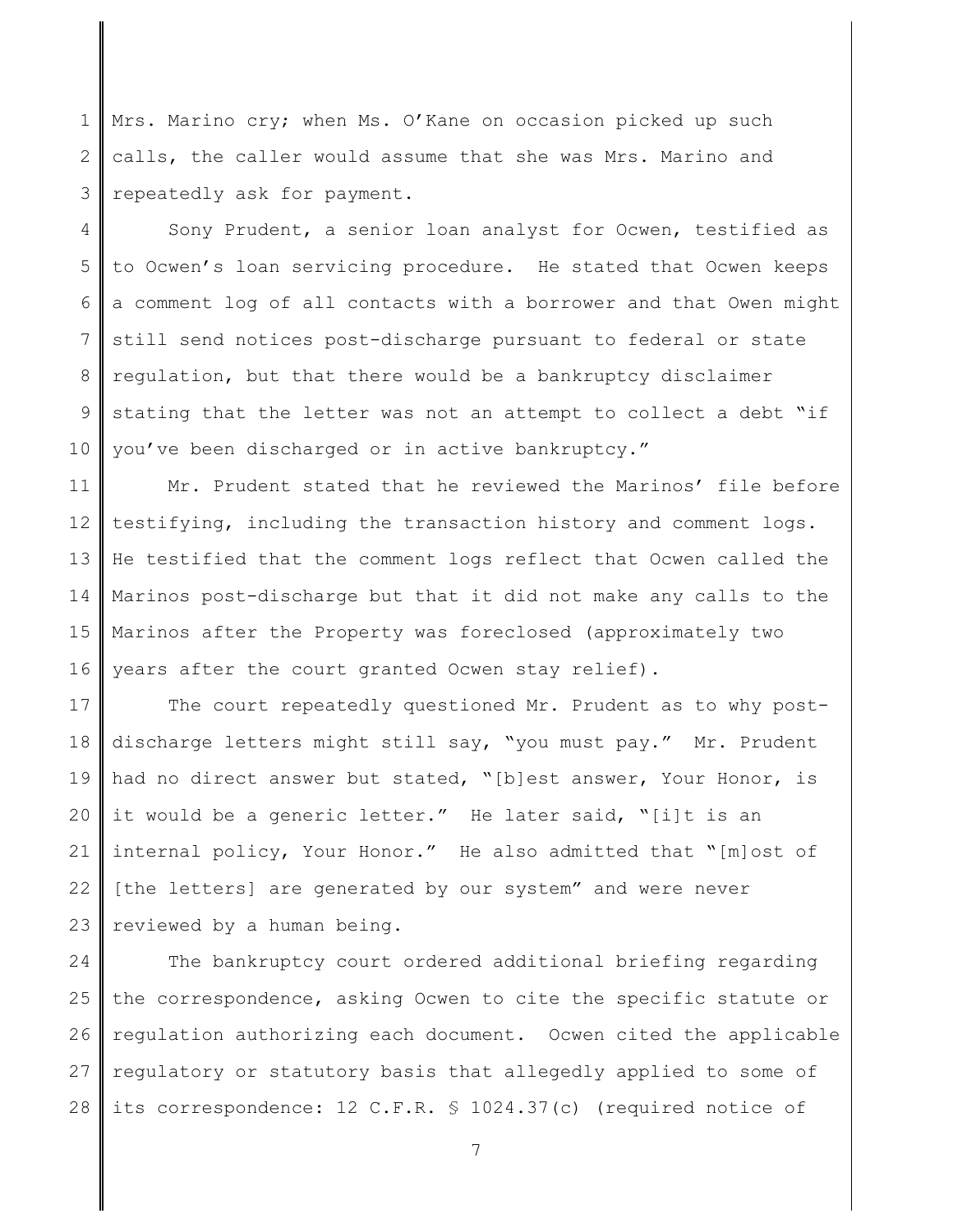1 2 3 4 5 6 7 8 9 10 11 12 13 14 15 16 17 18 19 20 21 22 23 24 25 26 27 28 force-placed insurance),  $4$  12 U.S.C.  $\S$  2605 and 2609 (required notice of escrow account balance),  $5$  15 U.S.C. § 1692q (required notice of debt validation information),<sup>6</sup> and California Civil <sup>4</sup> Before charging for force-placed insurance, a servicer must: (i) Deliver to a borrower or place in the mail a written notice containing the information required by paragraph (c)(2) of this section at least 45 days before a servicer assesses on a borrower such charge or fee; (ii) Deliver to the borrower or place in the mail a written notice in accordance with paragraph (d)(1) of this section . . . .  $5$  12 U.S.C. § 2609(b) states: Notification of shortage in escrow account. If the terms of any federally related mortgage loan require the borrower to make payments to the servicer . . . of the loan for deposit into an escrow account for the purpose of assuring payment of taxes, insurance premiums, and other charges with respect to the property, the servicer shall notify the borrower not less than annually of any shortage of funds in the escrow account.  $6$  A debt collector shall send the consumer a written notice stating: (1) the amount of the debt; (2) the name of the creditor to whom the debt is owed; (3) a statement that unless the consumer, within thirty days after receipt of the notice, disputes the validity of the debt, or any portion thereof, the debt will be assumed to be valid by the debt collector; (4) a statement that if the consumer notifies the debt collector in writing within the thirty-day period that the debt, or any portion thereof, is disputed, the debt (continued...)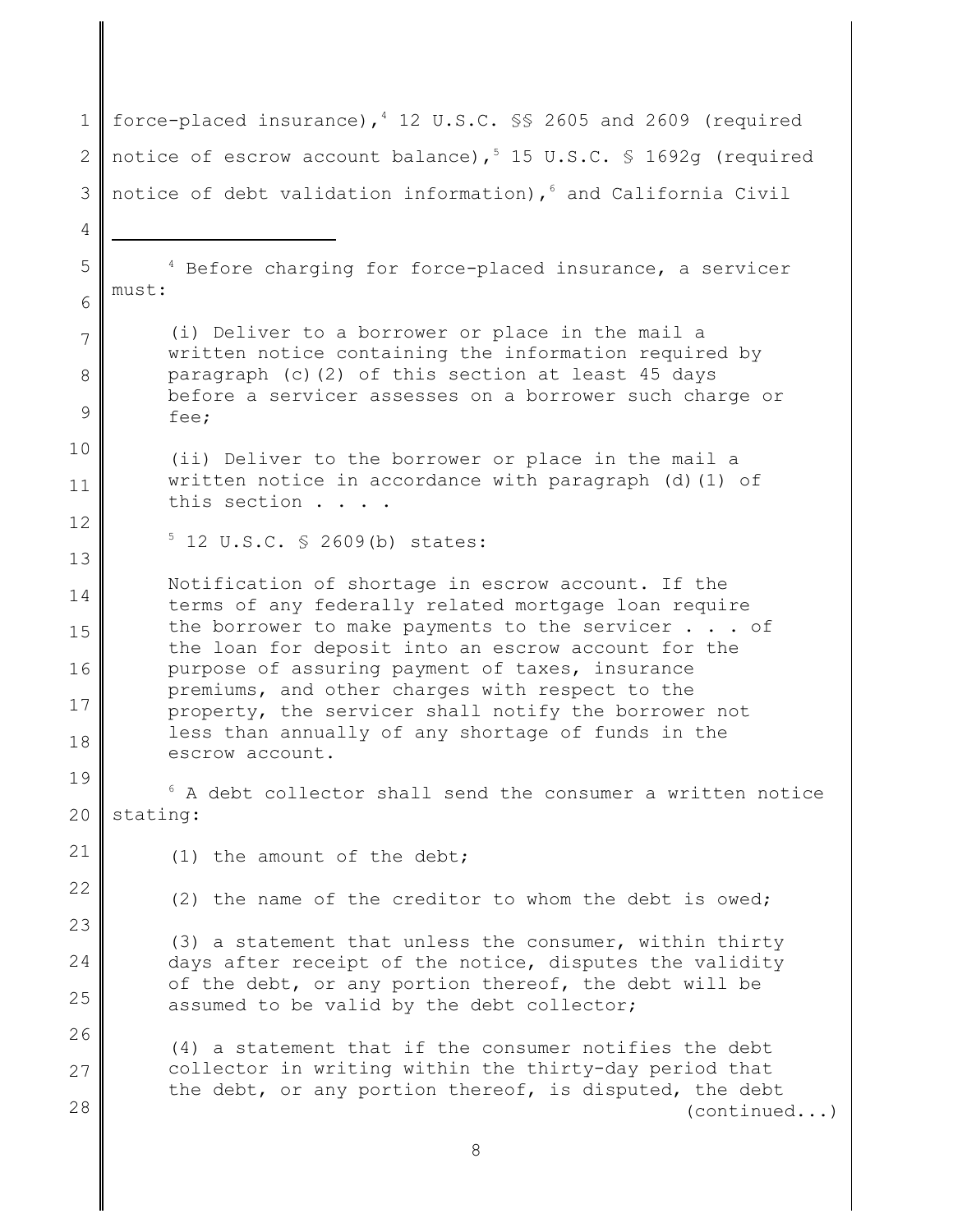| $\mathbf 1$    | Code $\$ 2924(a)(1)(A) (required notice of default), $\frac{7}{2}$ 2923.5                                                                                                                                                                    |  |  |  |  |
|----------------|----------------------------------------------------------------------------------------------------------------------------------------------------------------------------------------------------------------------------------------------|--|--|--|--|
| $\mathbf{2}$   | (required contact prior to notice of default), 8 and 2924.9                                                                                                                                                                                  |  |  |  |  |
| 3              | (required contact post-default). <sup>9</sup>                                                                                                                                                                                                |  |  |  |  |
| $\overline{4}$ |                                                                                                                                                                                                                                              |  |  |  |  |
| 5              | $6(\ldots \text{continued})$                                                                                                                                                                                                                 |  |  |  |  |
| 6              | collector will obtain verification of the debt or a<br>copy of a judgment against the consumer and a copy of                                                                                                                                 |  |  |  |  |
| 7              | such verification or judgment will be mailed to the<br>consumer by the debt collector; and                                                                                                                                                   |  |  |  |  |
| 8              |                                                                                                                                                                                                                                              |  |  |  |  |
| 9              | (5) a statement that, upon the consumer's written<br>request within the thirty-day period, the debt<br>collector will provide the consumer with the name and<br>address of the original creditor, if different from the<br>current creditor. |  |  |  |  |
| 10             |                                                                                                                                                                                                                                              |  |  |  |  |
| 11             |                                                                                                                                                                                                                                              |  |  |  |  |
| 12             | $7$ A mortgagee shall file a notice of default that includes<br>the following information:                                                                                                                                                   |  |  |  |  |
| 13             |                                                                                                                                                                                                                                              |  |  |  |  |
| 14             | (A) A statement identifying the mortgage or deed of<br>trust by stating the name or names of the trustor or<br>trustors and giving the book and page, or instrument<br>number, if applicable, where the mortgage or deed of                  |  |  |  |  |
| 15             |                                                                                                                                                                                                                                              |  |  |  |  |
| 16             | trust is recorded or a description of the mortgaged or                                                                                                                                                                                       |  |  |  |  |
| 17             | trust property.                                                                                                                                                                                                                              |  |  |  |  |
| 18             | (B) A statement that a breach of the obligation for<br>which the mortgage or transfer in trust is security has                                                                                                                               |  |  |  |  |
| 19             | occurred.                                                                                                                                                                                                                                    |  |  |  |  |
| 20             | (C) A statement setting forth the nature of each breach<br>actually known to the beneficiary and of his or her<br>election to sell or cause to be sold the property to                                                                       |  |  |  |  |
| 21             |                                                                                                                                                                                                                                              |  |  |  |  |
| 22             | satisfy that obligation and any other obligation<br>secured by the deed of trust or mortgage that is in                                                                                                                                      |  |  |  |  |
| 23             | default.                                                                                                                                                                                                                                     |  |  |  |  |
| 24             | <sup>8</sup> "A mortgage servicer shall contact the borrower in person                                                                                                                                                                       |  |  |  |  |
| 25             | or by telephone" prior to recording a notice of default or, if<br>not possible, it must send written correspondence.                                                                                                                         |  |  |  |  |
| 26             | A mortgage servicer that offers foreclosure prevention                                                                                                                                                                                       |  |  |  |  |
| 27             | alternatives shall send a written communication to the borrower<br>that includes:                                                                                                                                                            |  |  |  |  |
| 28             | (continued)                                                                                                                                                                                                                                  |  |  |  |  |
|                |                                                                                                                                                                                                                                              |  |  |  |  |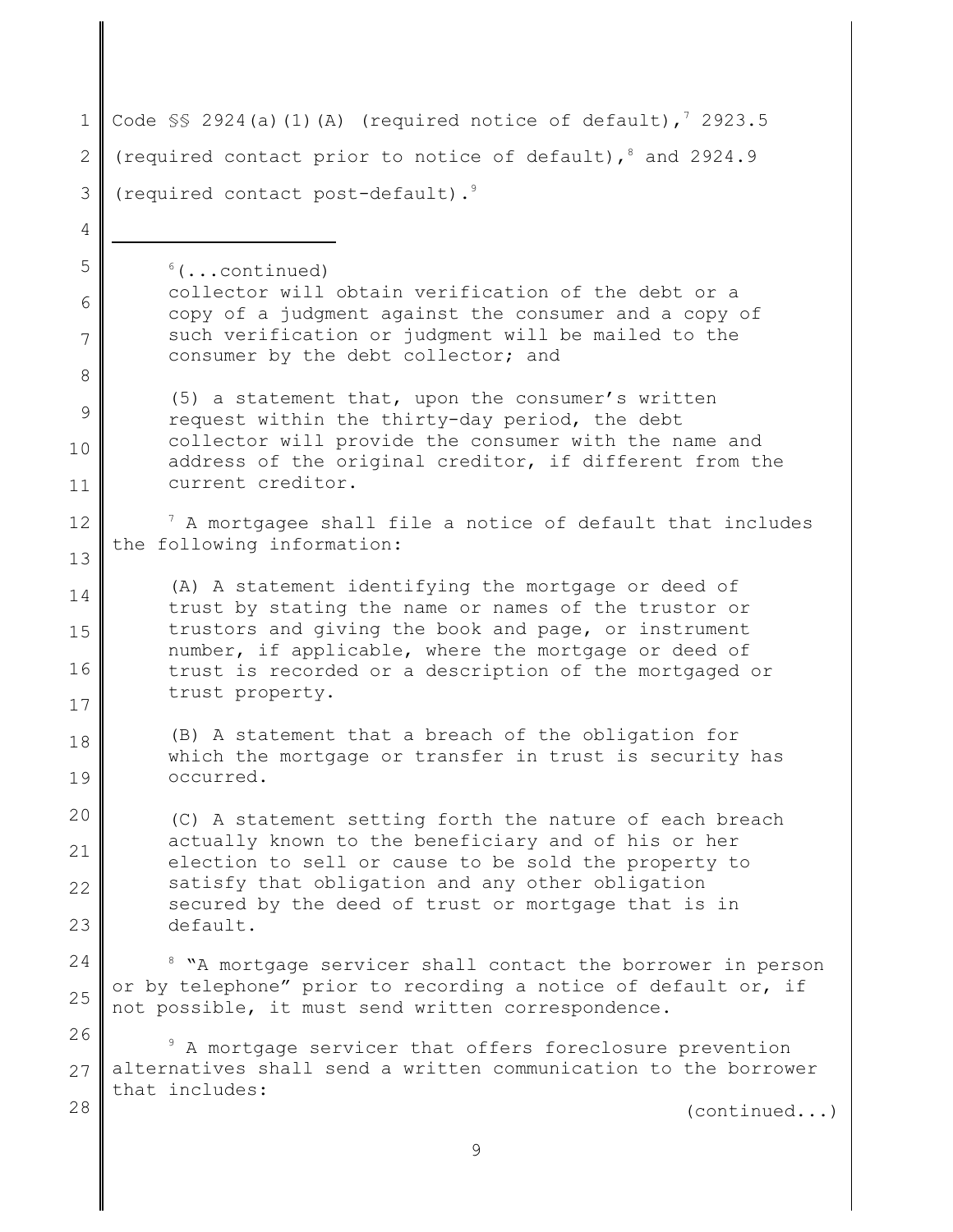1 2 3 4 5 6 7 On June 20, 2016, the bankruptcy court announced its ruling in favor of the Marinos. The court rejected Ocwen's defense that the correspondence was authorized by state or federal law, stating that, "I think if all they sent was what was required by the notice [sic], they would be fine. But in each of those cases, they included additional language, which indicated that they were trying to collect money from the debtor."

8 9 10 11 12 13 14 15 16 17 The bankruptcy court held that the letters and phone calls indicated that Ocwen was trying to get the Marinos to make payments on their mortgage loan: "Ocwen could not have been doing anything but trying to get the debtor to give them some more money, either for insurance or agree to be responsible for the house that was vacant, even after they had . . . received stay relief." The court said that Ocwen purposefully waited two years to foreclose on the Property, "hoping that if they sent enough letters and gave enough calls, that the debtor would ultimately pay them some money for something."

18 19 20 The court found the disclaimer language ineffective. It said that the disclaimers stated, "if you have filed for bankruptcy" and "if you have received a discharge," even though

 $\sqrt[9]{(... \cdot \text{continued})}$ (1) That the borrower may be evaluated for a foreclosure prevention alternative or, if applicable, foreclosure prevention alternatives.

(2) Whether an application is required to be submitted by the borrower in order to be considered for a foreclosure prevention alternative.

27 28 (3) The means and process by which a borrower may obtain an application for a foreclosure prevention alternative.

21

22

23

24

25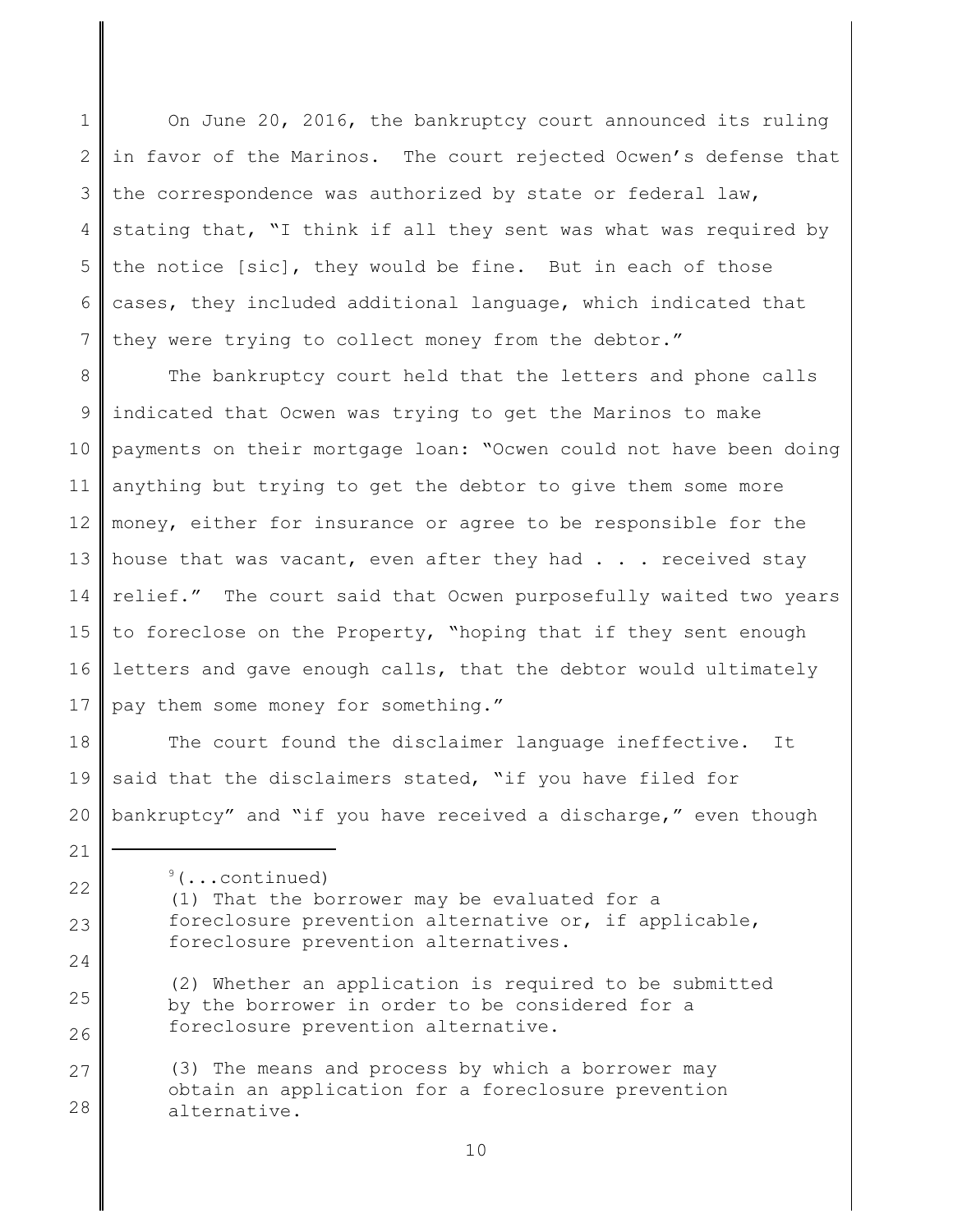1 2 3 4 5 6 7 8 9 Ocwen knew that the Marinos had filed for bankruptcy and received a discharge. It said that creditors that know that a debtor has filed for bankruptcy, received a discharge, and surrendered their home do not have "the right to have their computer gen out [sic] these various letters, which do comply, at least in some of the provisions, with the various notification statutes, but all of which include language which is not included in those statutes, which, to varying degrees of urgency, want the debtor to undertake a new obligation or pay them money."

10 11 12 13 14 The court also found that Ocwen had called approximately a hundred times following the discharge to ask the Marinos to pay the discharged debt. It noted that Ocwen failed to rebut the Marinos' testimony and failed to produce any records or evidence to the contrary.

15 16 17 18 19 20 21 22 23 The bankruptcy court awarded the Marinos damages for emotional distress, actual damages, and attorneys' fees and costs. It stated that the Marinos had established that they had suffered emotional distress as a result of Ocwen's harassing calls and letters. The court found that Ocwen had sent nineteen offending letters and made one hundred phone calls, and it awarded \$1,000 per letter and call as emotional distress damages. The court entered an order ("Sanctions Order") awarding the Marinos \$119,000 in emotional distress damages.

24 25 26 27 Regarding an award of punitive damages, the court stated: "The issue of damages,  $I$  -- as I understand the law of the Ninth Circuit, I do not have authority to impose punitive damages. If I did, I probably would, but I don't."

28

Ocwen timely appealed the Sanctions Order.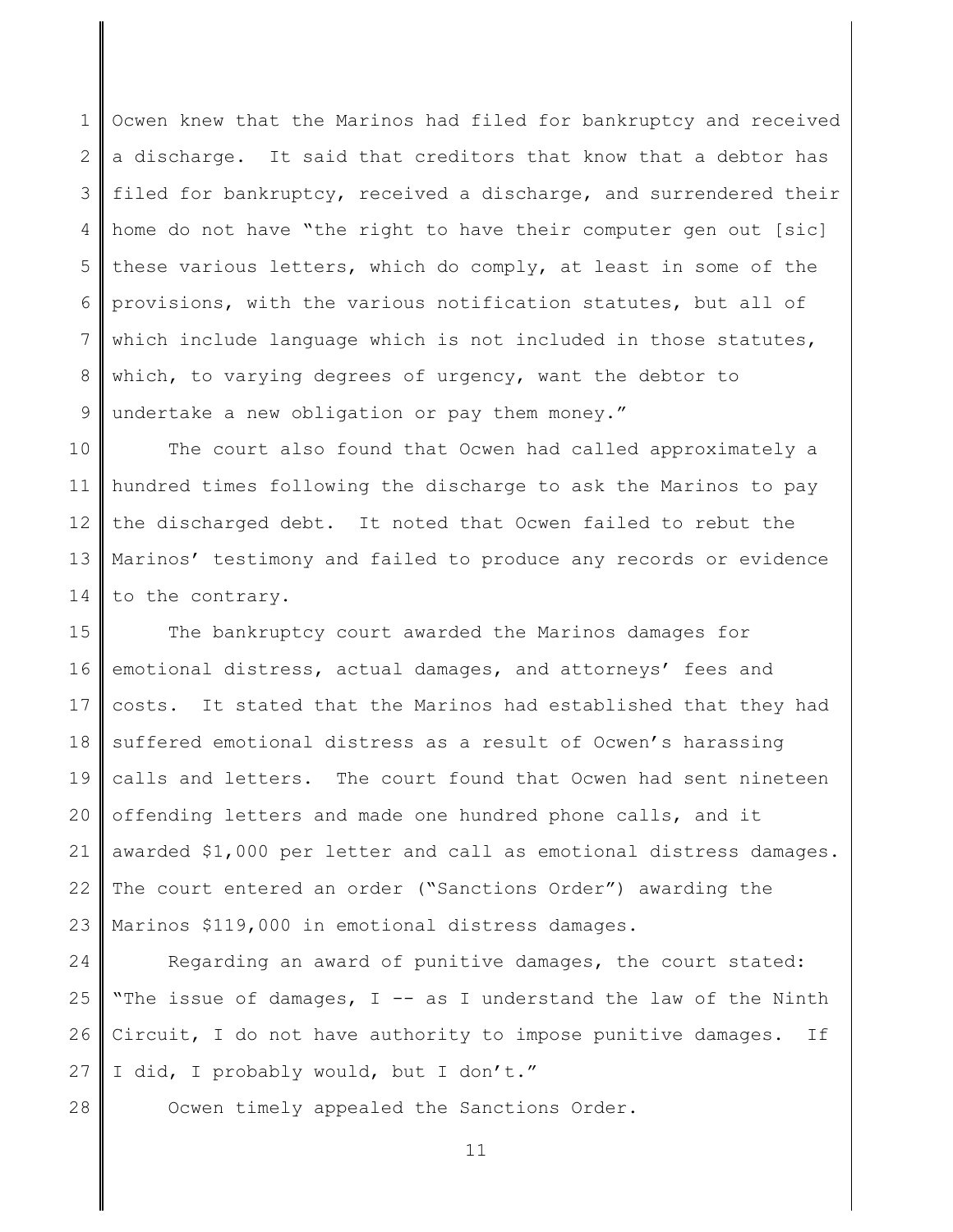#### 1 **E. The motion for reconsideration**

2 3 4 5 6 7 8 Ocwen filed a motion for reconsideration of the Sanctions Order ("Motion for Reconsideration") under Civil Rule 59(e), made applicable in bankruptcy through Rule 9023. It argued that it made far fewer calls to the Marinos than the one hundred calls that the court had found and that it did not provide any rebuttal evidence at trial because the Marinos did not raise the issue of telephone calls until late in the proceedings.

9 10 11 12 Ocwen contended that it had "newly discovered" evidence in the form of Ocwen's call logs. It provided the affidavit of a loan analyst for Ocwen who testified that Ocwen made thirty-five calls to the Marinos post-discharge.

13 14 15 16 17 The bankruptcy court denied the Motion for Reconsideration by form order ("Reconsideration Order") without any detailed reasoning. Although the court apparently held a hearing on the Motion for Reconsideration, a transcript of the hearing is not in the record on appeal.

18 19 Ocwen amended its notice of appeal to include the Reconsideration Order.

20

24

## **JURISDICTION**

21 22 23 The bankruptcy court had jurisdiction pursuant to 28 U.S.C. §§ 1334 and 157(b)(1). We have jurisdiction under 28 U.S.C. § 158.

## **ISSUES**

25 26 (1) Whether the bankruptcy court erred in awarding the Marinos \$119,000 for violations of the discharge injunction.

27 28 (2) Whether the bankruptcy court erred in holding that it lacked the authority to award punitive damages.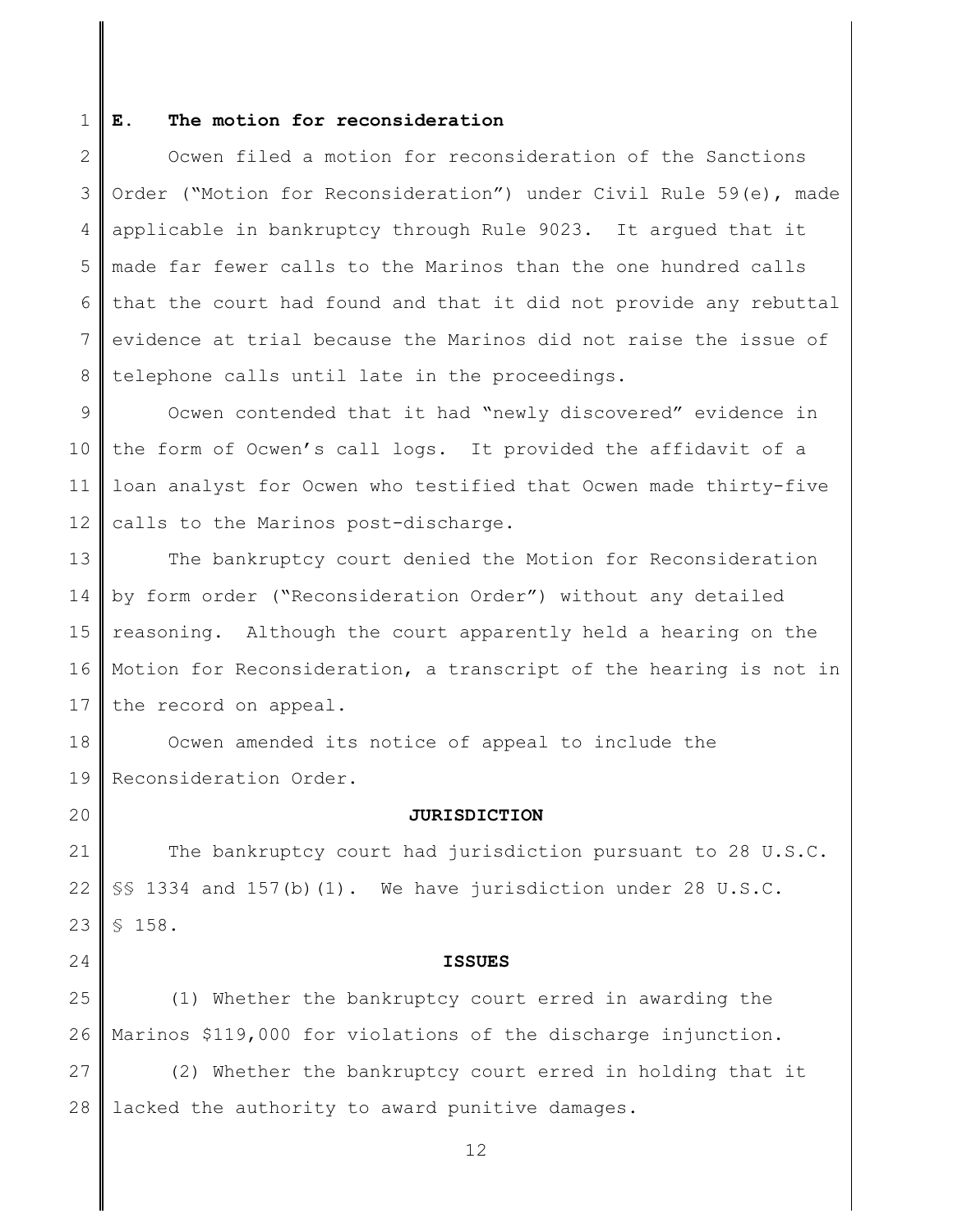# **STANDARDS OF REVIEW**

1

2 3 4 5 6 7 8 We review de novo questions of law, including whether the bankruptcy court applied the correct legal standard. See Drummond v. Welsh (In re Welsh), 465 B.R. 843, 847 (9th Cir. BAP 2012), aff'd, 711 F.3d 1120 (9th Cir. 2013). De novo review requires that we consider a matter anew, as if no decision had been rendered previously. United States v. Silverman, 861 F.2d 571, 576 (9th Cir. 1988).

9 10 11 12 13 14 15 16 17 The bankruptcy court's finding of a willful violation of § 524 is a factual finding reviewed for clear error. Emmert v. Taggart (In re Taggart), 548 B.R. 275, 286 (9th Cir. BAP 2016). A finding of fact is clearly erroneous if it is illogical, implausible, or without support in the record. Retz v. Samson (In re Retz), 606 F.3d 1189, 1196 (9th Cir. 2010). The bankruptcy court's choice among multiple plausible views of the evidence cannot be clear error. United States v. Elliott, 322 F.3d 710, 715 (9th Cir. 2003).

18 19 20 21 22 23 24 25 26 27 28 We review for abuse of discretion the bankruptcy court's decision to impose sanctions for contempt. Knupfer v. Lindblade (In re Dyer), 322 F.3d 1178, 1191 (9th Cir. 2003); Nash v. Clark Cty. Dist. Atty's Office (In re Nash), 464 B.R. 874, 878 (9th Cir. BAP 2012). Similarly, we review the bankruptcy court's denial of a motion for reconsideration for abuse of discretion. Cruz v. Stein Strauss Tr. #1361, PDQ Invs., LLC (In re Cruz), 516 B.R. 594, 601 (9th Cir. BAP 2014) (citing Tracht Gut, LLC v. Cty. of L.A. Treasurer & Tax Collector (In re Tracht Gut, LLC), 503 B.R. 804, 810 (9th Cir. BAP 2014)). To determine whether the bankruptcy court has abused its discretion, we conduct a two-step

```
13
```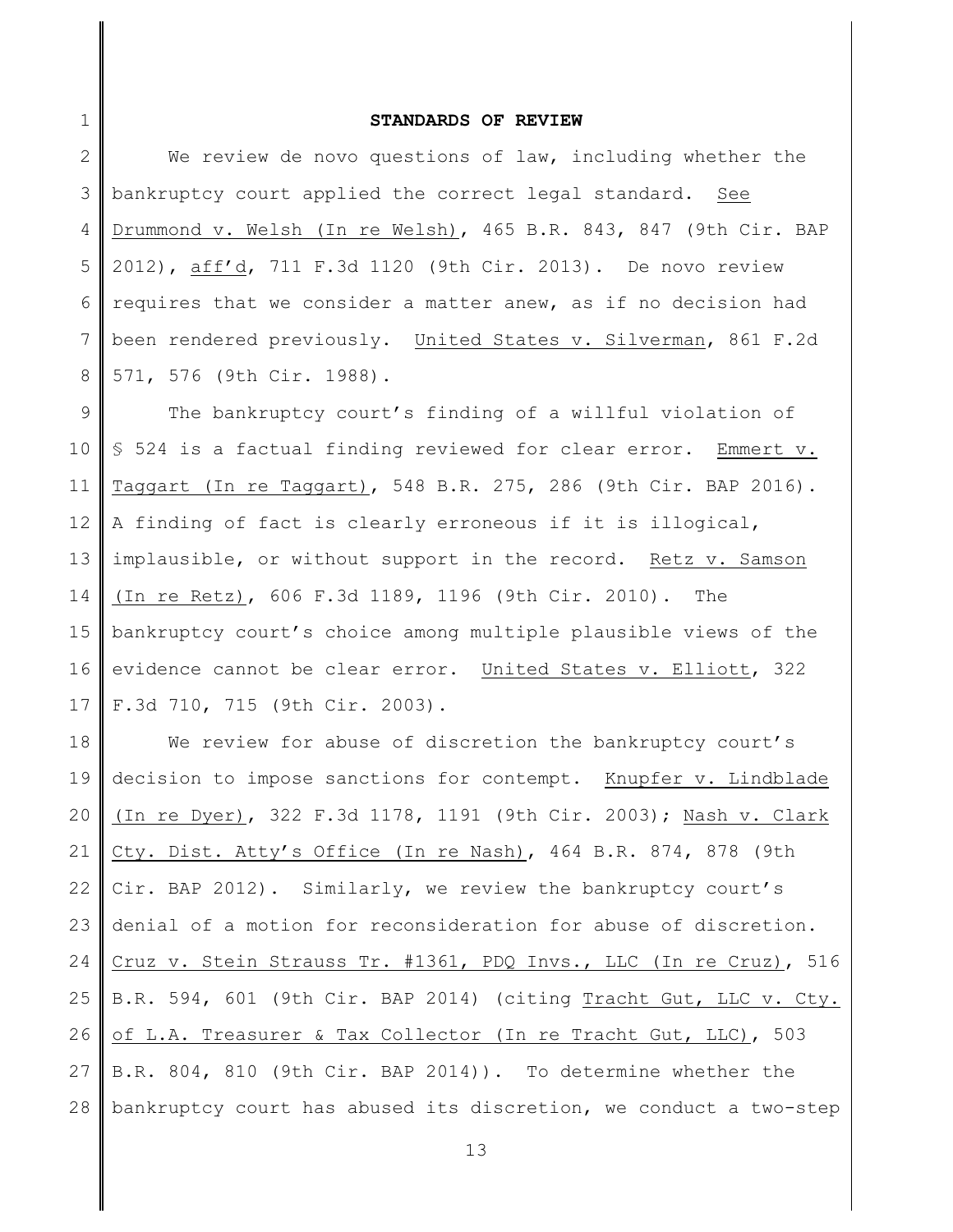1 2 3 4 5 6 7 inquiry: (1) we review de novo whether the bankruptcy court "identified the correct legal rule to apply to the relief requested" and (2) if it did, whether the bankruptcy court's application of the legal standard was illogical, implausible, or without support in inferences that may be drawn from the facts in the record. United States v. Hinkson, 585 F.3d 1247, 1262–63 & n.21 (9th Cir. 2009) (en banc).

## **DISCUSSION**

#### 9 **A. Ocwen's appeal**

10

11

8

# **1. The bankruptcy court may sanction a creditor that knowingly and willfully violates the discharge injunction.**

12 13 14 15 16 17 18 19 20 Section 727(a) provides that, absent certain exceptions, "[t]he [bankruptcy] court shall grant the debtor a discharge." The discharge order "discharges the debtor from all debts that arose before the date of the [bankruptcy filing]." § 727(b). More specifically, a discharge "operates as an injunction against the commencement or continuation of an action, the employment of process, or an act, to collect, recover or offset any such debt as a personal liability of the debtor, whether or not discharge of such debt is waived[.]"  $\frac{1}{2}$  524(a)(2).

21 22 23 24 25 26 27 28 "A party who knowingly violates the discharge injunction under  $\frac{1}{2}$  524(a)(2) can be held in contempt under  $\frac{1}{2}$  105(a)." In re Taggart, 548 B.R. at 286. The Ninth Circuit follows a two-part test to determine whether the contemnor knowingly and willfully committed a violation of the discharge injunction: "the movant must prove that the creditor (1) knew the discharge injunction was applicable and (2) intended the actions which violated the injunction." Zilog, Inc. v. Corning (In re Zilog, Inc.), 450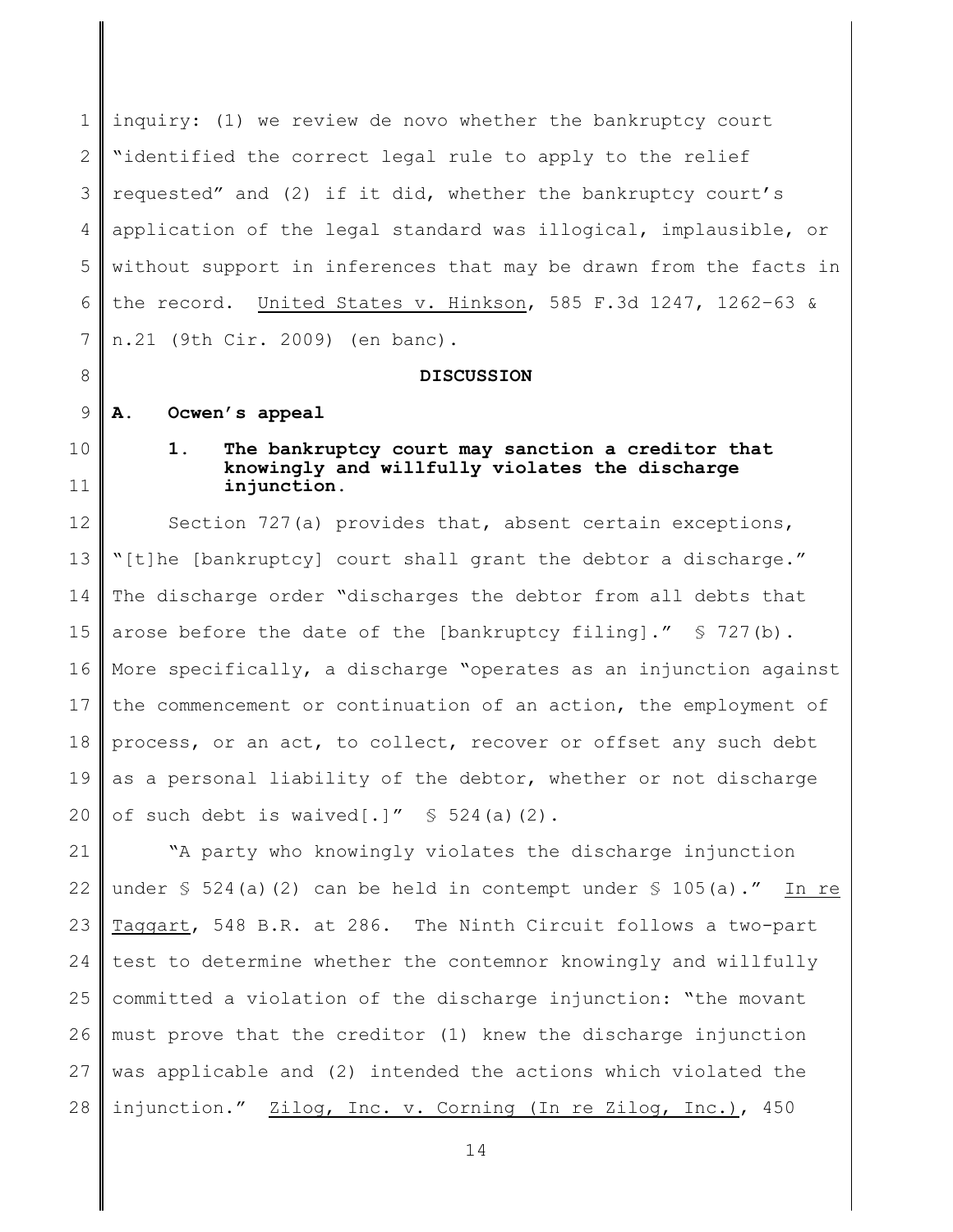1 2 F.3d 996, 1007 (9th Cir. 2006) (quoting Renwick v. Bennett (In re Bennett), 298 F.3d 1059, 1069 (9th Cir. 2002)).

3 4 5 6 7 8 9 10 11 12 13 14 15 16 17 18 19 20 21 22 23 First, the movant must prove that the contemnor knew that the discharge injunction was applicable to his claim: [T]he Ninth Circuit has crafted a strict standard for the actual knowledge requirement in the context of contempt before a finding of willfulness can be made. This standard requires evidence showing the alleged contemnor was aware of the discharge injunction and aware that it applied to his or her claim. Whether a party is aware that the discharge injunction is applicable to his or her claim is a fact-based inquiry which implicates a party's subjective belief, even an unreasonable one. In re Taggart, 548 B.R. 288. Second, the contemnor must have intended the action that violated the injunction. "The focus is on whether the creditor's conduct violated the injunction and whether that conduct was intentional; it does not require a specific intent to violate the injunction." Desert Pine Villas Homeowners Ass'n v. Kabiling (In re Kabiling), 551 B.R. 440, 445 (9th Cir. BAP 2016). We have stated: the analysis concerning a "willful" violation of the discharge injunction is the same as a finding of willfulness in connection with violation of the automatic stay under  $\frac{1}{5}$  365(k). In connection with the second prong's intent requirement, we have previously observed that "the bankruptcy court's focus is not on the offending party's subjective beliefs or intent, but on whether the party's conduct in fact complied with the order at issue."

24 25 26 In re Taggart, 548 B.R. at 288 (quoting Rosales v. Wallace (In re Wallace), BAP No. NV–11–1681–KiPaD, 2012 WL 2401871, at \*5 (9th Cir. BAP June 26, 2012)).

27 28 "The standard for finding a party in civil contempt is well settled: The moving party has the burden of showing by clear and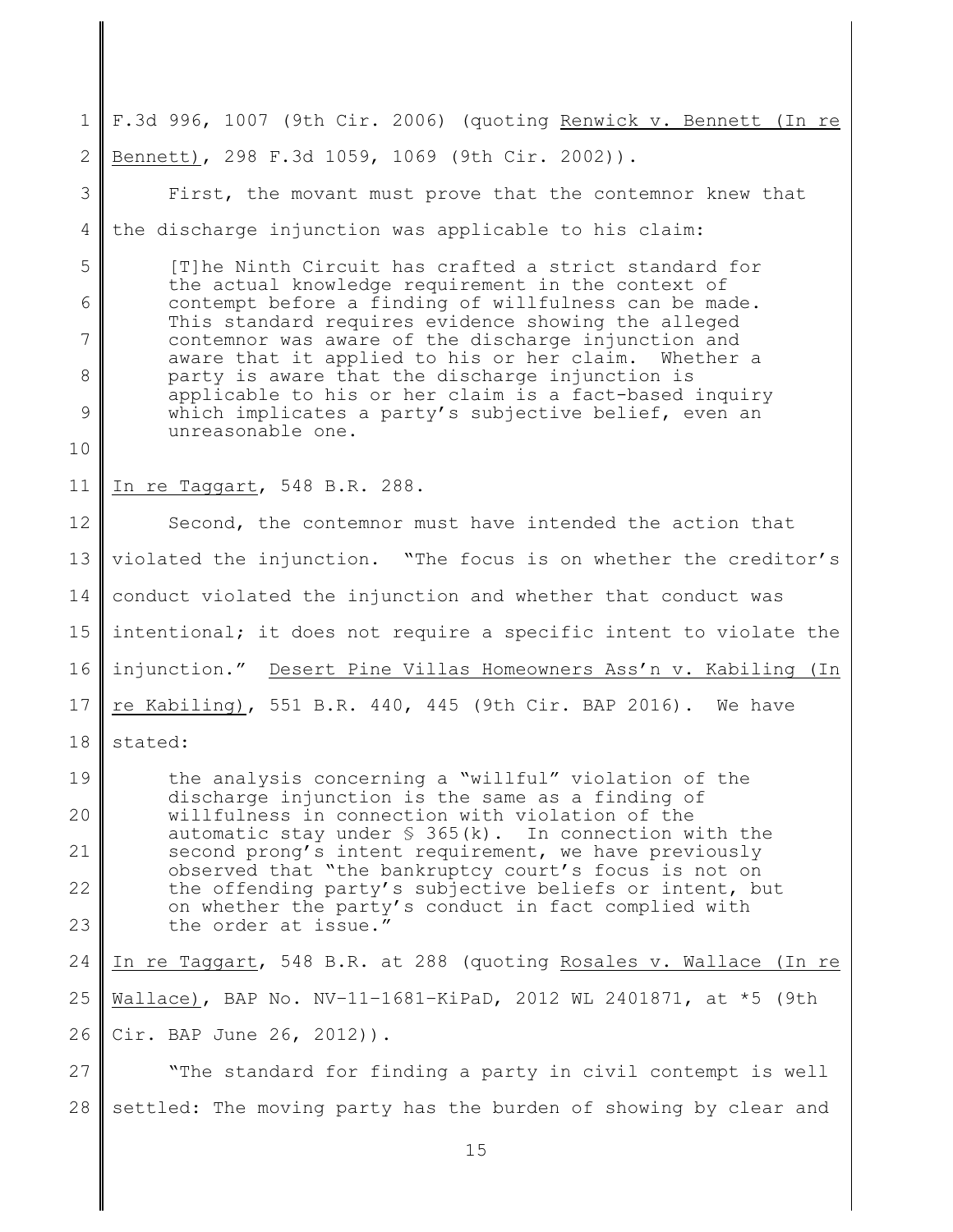1 2 3 4 5 6 7 8 9 10 11 convincing evidence that the contemnors violated a specific and definite order of the court. The burden then shifts to the contemnors to demonstrate why they were unable to comply." Id. at 286 (quoting In re Bennett, 298 F.3d at 1069). "[E]ach prong of the Ninth Circuit's two-part test for a finding of contempt in the context of a discharge violation requires a different analysis, and distinct, clear, and convincing evidence supporting that analysis, before a finding of willfulness can be made. This is consistent with the Ninth Circuit's reluctance to hold an unwitting creditor in contempt." Id. at 288 (citation and internal quotation marks omitted).

12 13

# **2. The bankruptcy court did not err in finding that Ocwen's communication with the Marinos knowingly and willfully violated the discharge injunction.**

14 15 16 17 18 19 20 In the present case, there is no dispute that Ocwen knew that the discharge injunction was applicable to its claim and that it intentionally sent the letters and placed the phone calls. Rather, Ocwen argues that its contacts with the Marinos did not violate the discharge injunction. We hold that both the written correspondence and the telephone calls were knowing and willful violations.

21

# 22

# **a. The bankruptcy court properly found that the written correspondence violated the discharge injunction**.

23 24 25 The discharge has long been an important feature of American bankruptcy law. Over eighty years ago, the Supreme Court described its purpose and importance:

26 27 28 One of the primary purposes of the Bankruptcy Act is to relieve the honest debtor from the weight of oppressive indebtedness, and permit him to start afresh free from the obligations and responsibilities consequent upon business misfortunes. This purpose of the act has been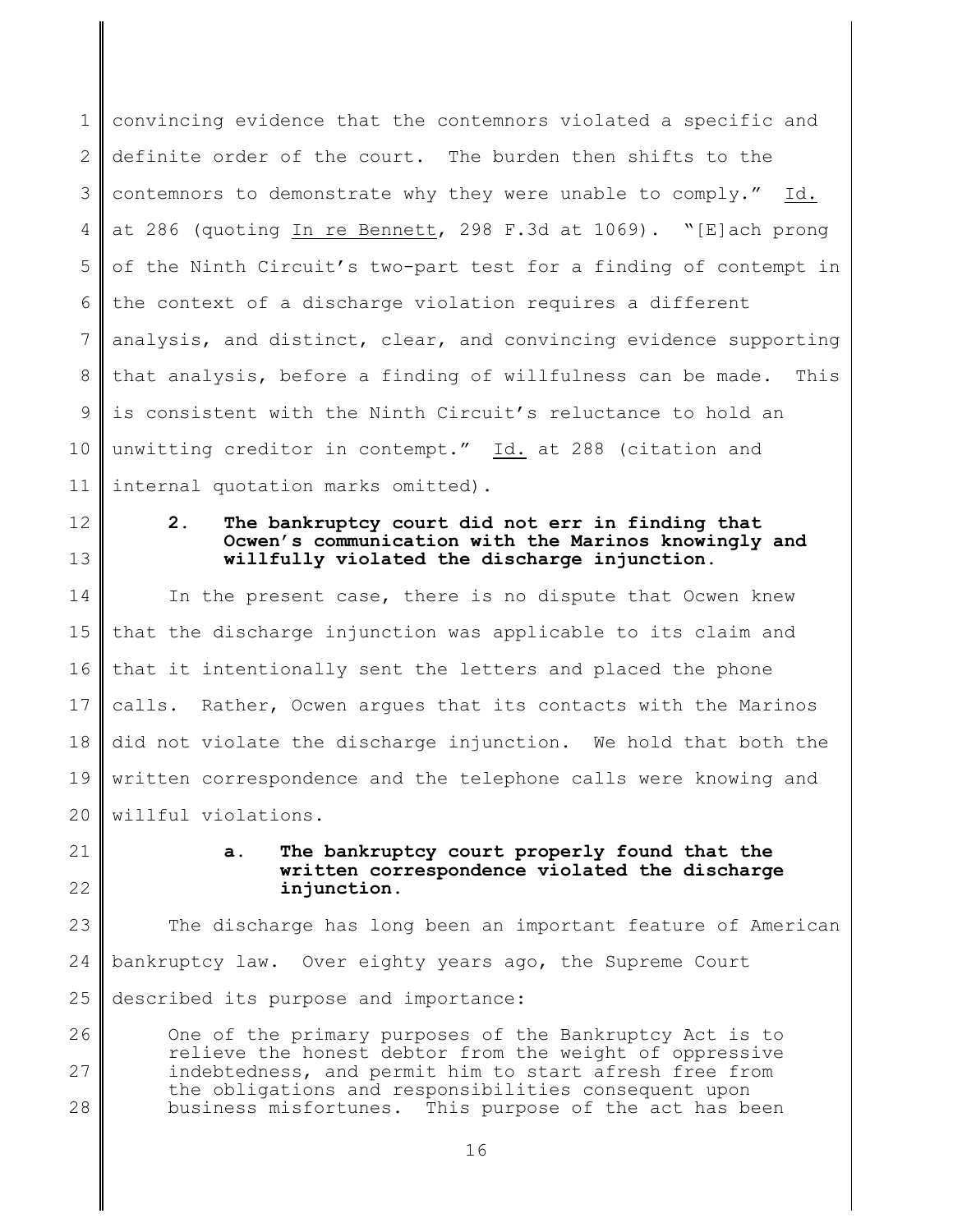1 2 3 4 5 6 again and again emphasized by the courts as being of public as well as private interest, in that it gives to the honest but unfortunate debtor who surrenders for distribution the property which he owns at the time of bankruptcy, a new opportunity in life and a clear field for future effort, unhampered by the pressure and discouragement of pre-existing debt. The various provisions of the Bankruptcy Act were adopted in the light of that view and are to be construed when reasonably possible in harmony with it so as to effectuate the general purpose and policy of the act.

7 8 Local Loan Co. v. Hunt, 292 U.S. 234, 244–45 (1934) (citations and internal quotation marks omitted).

9 10 11 12 The discharge is automatic and self-effectuating. Creditors must obey it, even if debtors do not assert it. Pavelich v. McCormick, Barstow, Sheppard, Wayte & Carruth LLP (In re Pavelich), 229 B.R. 777, 781-82 (9th Cir. BAP 1999).

13 14 15 16 17 18 The discharge prohibits not just litigation, but also informal collection activities, such as dunning notices and telephone calls. See In re Feldmeier, 335 B.R. 807, 813 (Bankr. D. Or. 2005) ("Among the collection activity prohibited by the discharge injunction are 'telephone calls, letters, and personal contacts.'" (citation omitted)).

19 20 21 22 23 24 25 26 The discharge has one important limit: it bars only efforts to collect debts "as a personal liability of the debtor."  $$524(a)(2)$ . This means that secured creditors can foreclose their liens after the discharge is entered. Johnson v. Home State Bank, 501 U.S. 78, 83 (1991) (explaining that a discharge extinguishes only the personal liability of the debtor, and that a creditor's right to foreclose on a mortgage securing the debt survives or passes through the bankruptcy).

27 28 This creates some tension. While the discharge generally prohibits creditors from communicating with discharged debtors in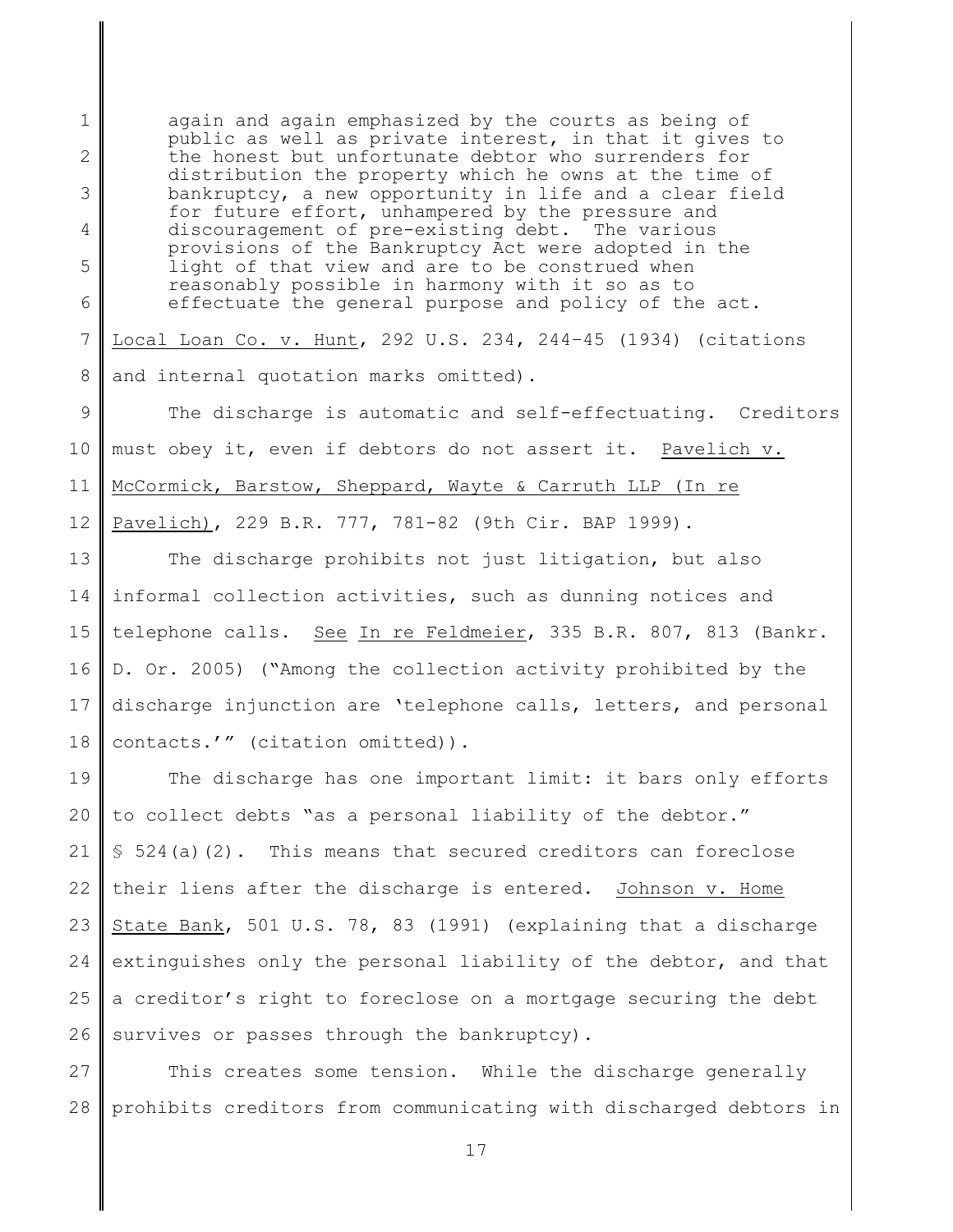1 2 3 4 5 an effort to extract payment, lienholders usually must communicate with debtors in order to enforce their liens. For example, a foreclosure of a mortgage without notice to the mortgagor would likely be invalid even if the mortgagor were not personally liable for the mortgage debt.

6 7 8 9 10 11 12 13 14 15 16 17 18 19 The way to reconcile this tension is to hold that a lienholder may communicate with a discharged debtor only to the extent necessary to preserve or enforce its lien rights, and may not attempt to induce the debtor to pay the debt. As we have held, "the creditor may not use a contact to 'coerce' or 'harass' the debtor." In re Nash, 464 B.R. at 881; see United States v. Holmes (In re Holmes), BAP No. CC-94-2001-HMV, 76 A.F.T.R.2d 95-7925 (9th Cir. BAP 1995) ("A secured creditor cannot, under the guise of enforcing an unavoided lien, attempt to coerce the debtor into paying a discharged debt. . . . Even if a creditor threatens only to enforce its surviving lien, that threat will violate the discharge injunction if the evidence shows that the threat is really an effort to coerce payment of the underlying discharged debt." (citations omitted)).

20 21 22 23 24 25 26 27 28 We agree with the bankruptcy court that Ocwen's communications went far beyond what was necessary to protect or enforce Ocwen's lien rights and that they also were meant to induce the Marinos to make payments post-discharge. The notices and statements gave the impression that the Marinos were still liable for the mortgage payments, taxes, and force-placed insurance premiums. Even if some of the notices may not have violated the discharge injunction, the bankruptcy court correctly noted that the cumulative effect of all of the letters demanding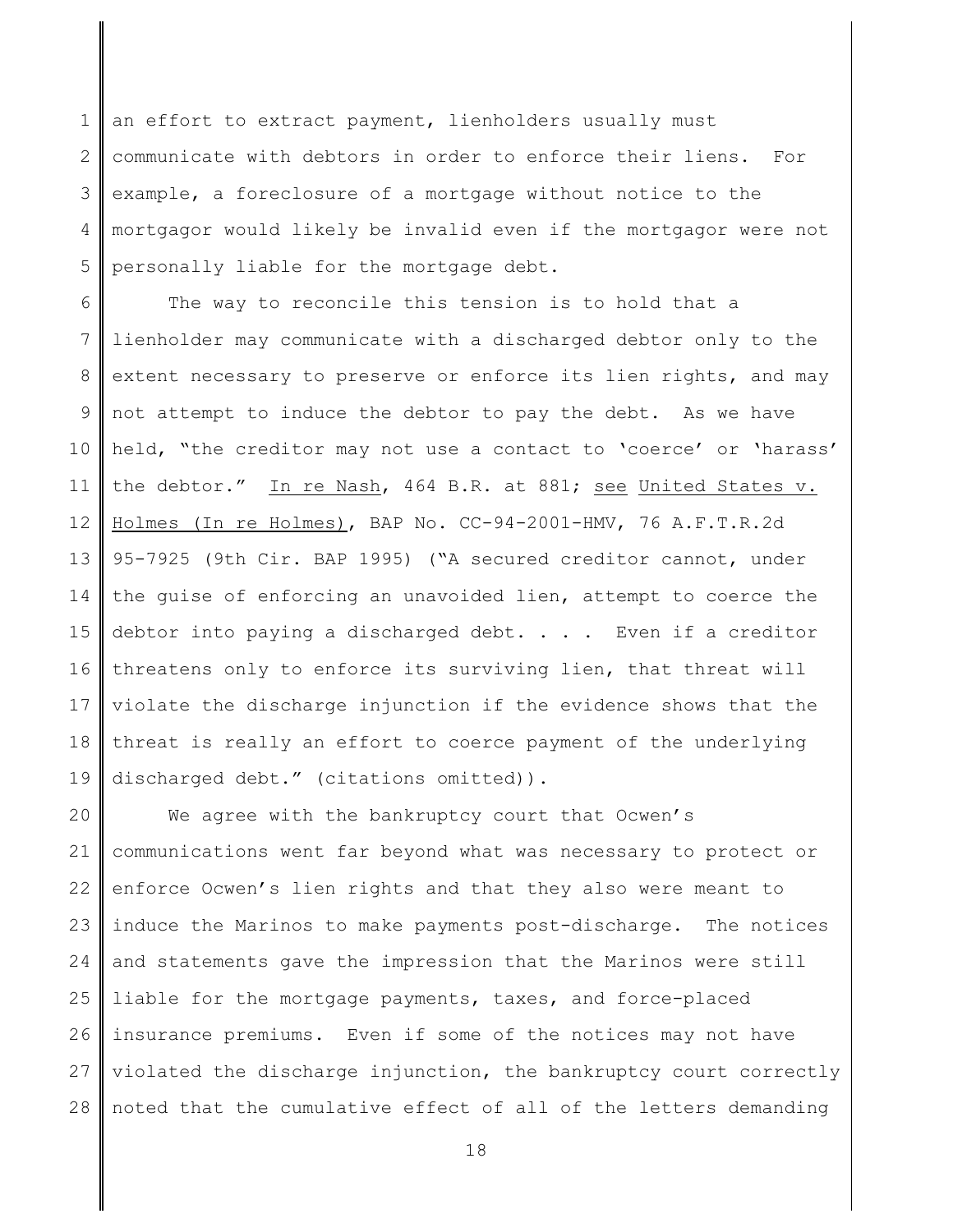1 2 3 4 5 6 7 8 9 10 11 12 money created the perception that the Marinos needed to pay Ocwen. See In re Nordlund, 494 B.R. 507, 519 (Bankr. E.D. Cal. 2011) ("Even though some of [the bank's] written communications to the debtors seem innocuous, when [the bank's] 24 written communications over a 10–month period are considered in context and as a whole, a more disturbing picture is painted. Even if each letter from [the bank] had acknowledged the debtors' discharge and stated that [the bank] would take no action against the debtors personally to collect its three home loans, the sheer volume and repetitiveness of [the bank's] letters communicated just the opposite."). Therefore, the letters violated the discharge injunction.

13 14 Ocwen argues that the disclaimer language contained in some of the notices protects it from liability. We disagree.

15 16 17 First, Ocwen does not attempt to explain the fact that, of the twenty-two letters it sent to the Marinos, seven had no disclaimer language whatsoever.

18 19 20 21 22 23 24 25 26 27 Second, although Ocwen knew that the Marinos had filed for bankruptcy protection and received a discharge, thirteen of the fifteen letters with disclaimers spoke of bankruptcy as a hypothetical possibility (e.g., "if you filed for bankruptcy and your case is still active, or if you have received an order of discharge, please be advised that this is not an attempt to collect a prepetition or discharged debt"). Ocwen makes no attempt to explain why it was proper for Ocwen to obscure the fact (known to Ocwen) that the Marinos had already received a discharge.

28

Third, even the small number of letters that acknowledged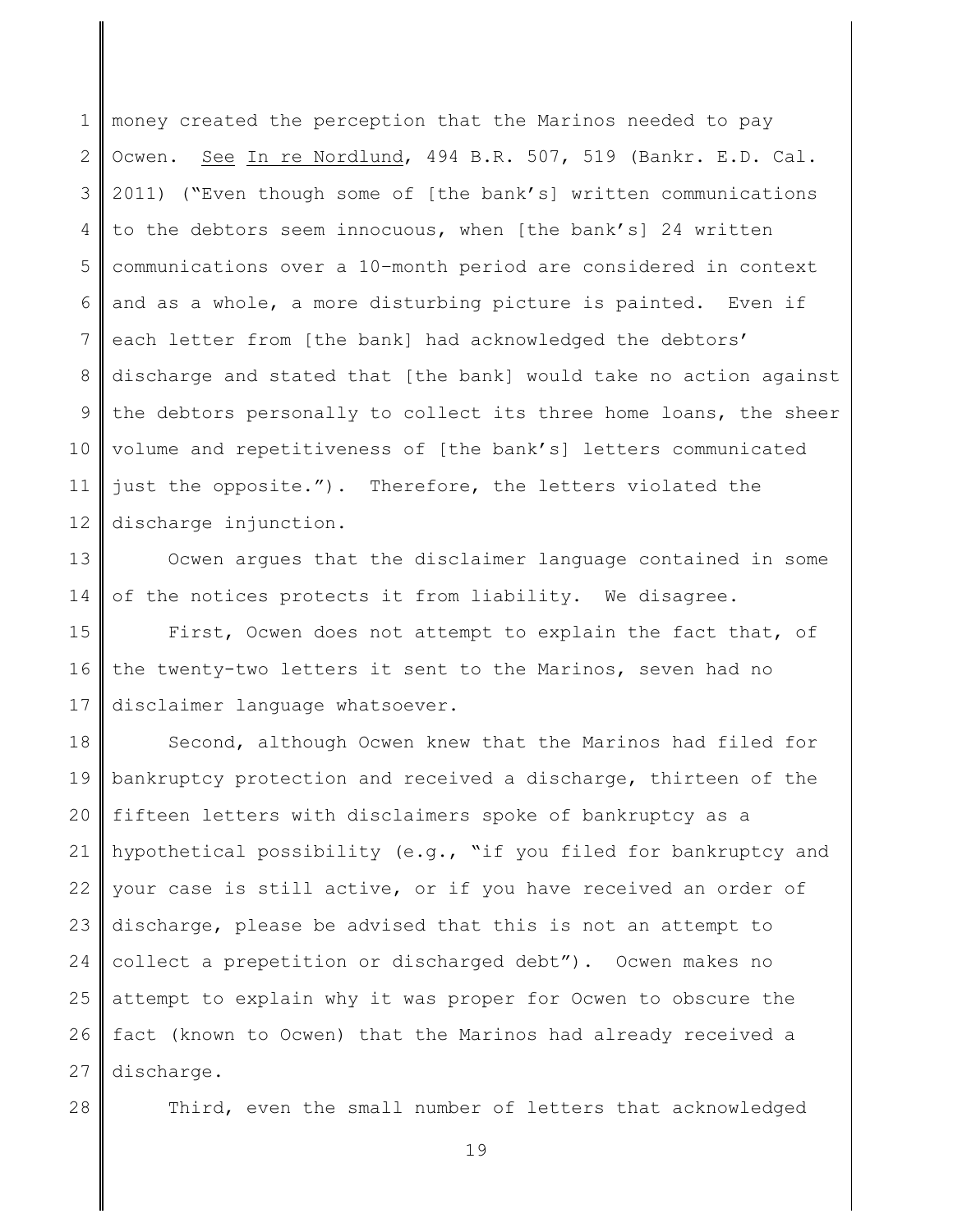1 2 3 4 5 6 7 8 9 10 (as Ocwen admittedly knew) that the Marinos had obtained a discharge were internally contradictory. The body of these letters asserts that the Marinos must pay the debt, but the disclaimer placed at the end of the same documents told them that they need not pay the debt. This contradiction confused the Marinos and would likely confuse many similarly situated debtors. Cf. In re Anderson, 348 B.R. 652, 661 (Bankr. D. Del. 2006) (finding a violation of the discharge injunction where the letter with disclaimer language also stated confusingly that the debtors would be liable for any deficiency).

11 12 13 14 15 16 17 18 19 Fourth, Ocwen makes no effort to explain why it sent admittedly "generic" notices to the Marinos. In this modern age of information technology, Ocwen could and should prepare notices that are consistent with the known legal status of its borrowers. Ocwen's failure to do so must reflect either incompetence (which we doubt) or a deliberate effort to induce confused borrowers to pay discharged debts. Similarly, it was probably no accident that the improper demands for payment appear near the beginning of each letter and the disclaimers appear near the end.

20 21 22 23 24 Ocwen also argues that state or federal law required it to send some of the correspondence. If it were true that state or federal law required Ocwen to send all of the various letters as a condition to the preservation or enforcement of its lien rights, we might agree. But the premise is not valid.

25 26 First, Ocwen could not cite any law that authorized some of its correspondence.

27 28 Second, some of the statutes and regulations cited by Ocwen simply do not apply to its correspondence. For example, Ocwen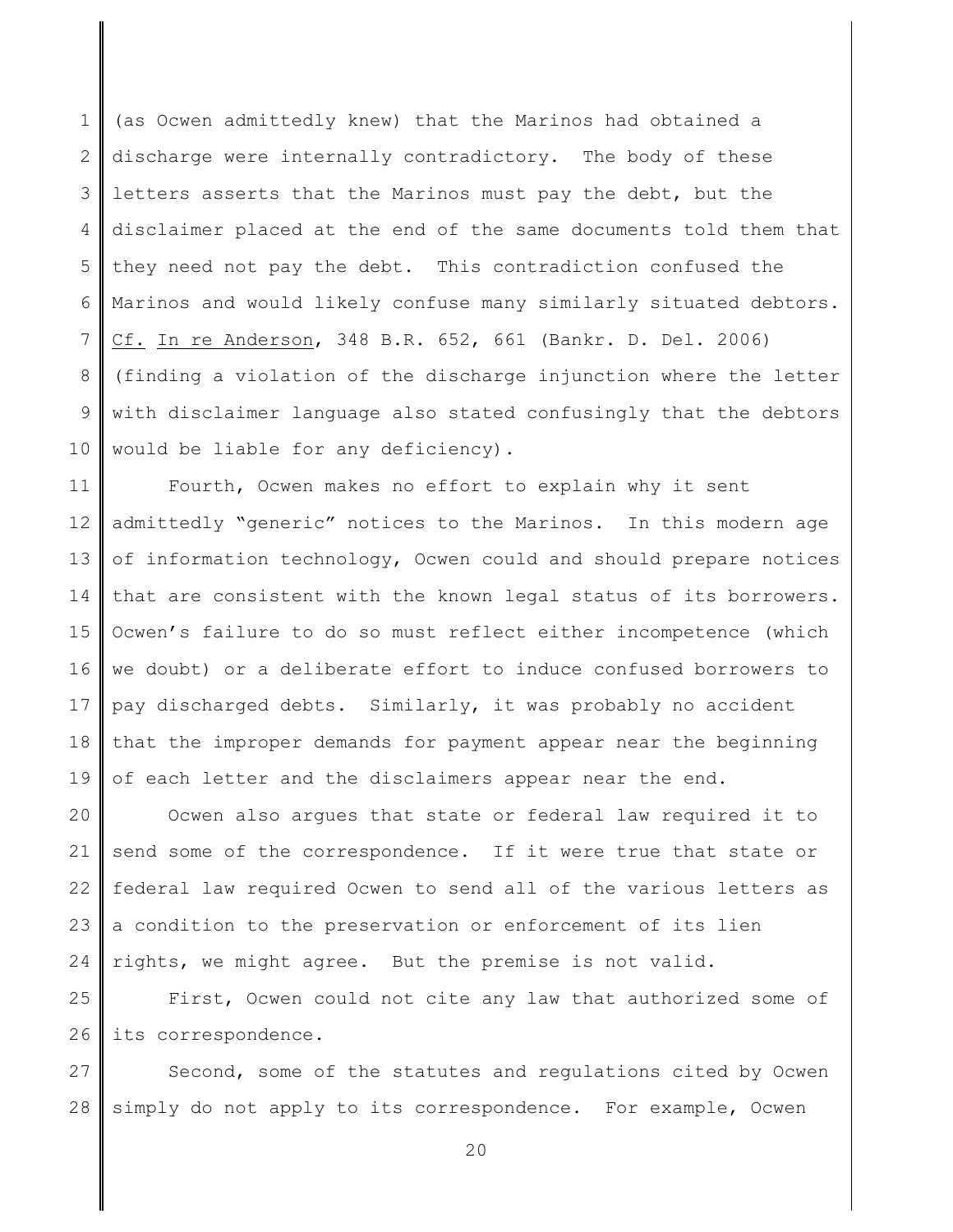1 2 3 4 5 6 7 8 cites 15 U.S.C. § 1692g(a) to excuse the debt validation notices sent by Western Progressive (on Ocwen's behalf), but the Fair Debt Collection Practices Act generally does not apply to mortgage foreclosures. See Ho v. ReconTrust Co., NA, 858 F.3d 568, 572 (9th Cir. 2017) ("actions taken to facilitate a non-judicial foreclosure, such as sending the notice of default and notice of sale, are not attempts to collect 'debt' as that term is defined by the FDCPA").

9 10 11 12 13 14 15 16 17 18 19 20 21 22 23 24 25 26 27 28 Third, even when Ocwen sent legally required notices, it routinely embellished those notices with demands for payment that the applicable statutes and regulations do not require. For example, 12 C.F.R. § 1024.37(c) requires that a mortgage lender give notice of force-placed insurance; Ocwen added a demand for payment of the insurance premiums. Similarly, the escrow account notices not only provided information as to account balances in accordance with 12 U.S.C. §§ 2605 and 2609, but also informed the Marinos that, if the they did not pay the shortage, their escrow shortfall would increase. Additionally, the debt validation notices allegedly sent pursuant to 15 U.S.C. § 1692g provided information of the "total delinquency owed" and stated in large type that "WE ARE ATTEMPTING TO COLLECT A DEBT[.]" As the bankruptcy court aptly stated, Ocwen's notices may have been proper had they been limited to the required information mandated by the statutes and regulations; however, Ocwen invariably included a demand for payment that the Marinos were not legally obligated to make. Ocwen's inclusion of additional language not prescribed by the relevant statutes or regulations violated the discharge injunction.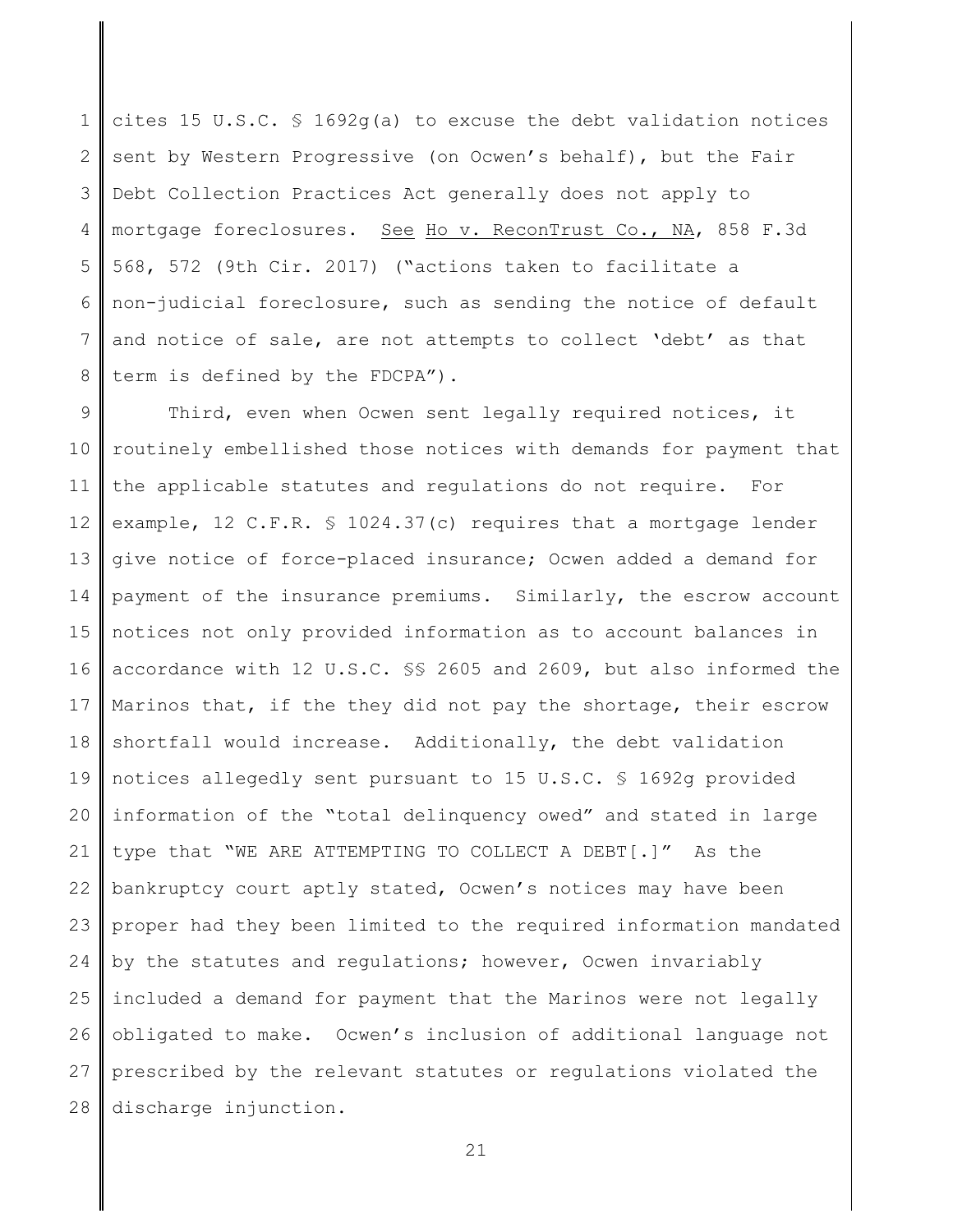1 2 3 4 5 6 7 8 9 10 11 12 Ocwen cites California Civil Code §§ 2924(a)(1)(A),  $2923.5(a)(2)$ , and  $2924.9$ , which require it to contact borrowers before and after filing a notice of default. These notices were sent amidst the improper collection notices that demanded payment, so it was not unreasonable for the Marinos to believe that the letters were further attempts to collect on the debt. Cf. In re Nordlund, 494 B.R. at 519 ("Taken together, and in context, the court construes the 24 letters as a deliberate attempt by [the bank] to sow confusion and doubt as to whether it would recognize the debtors' discharge. Its goal seems to have been to convince the debtors to pay the bank despite their discharge.").

13 14 15 16 17 18 In sum, the bankruptcy court did not clearly err in finding that "Ocwen could not have been doing anything but trying to get the debtor to give them some more money  $\ldots$  . . . " Ocwen's repeated dunning deprived the Marinos of a fresh start "unhampered by the pressure and discouragement of pre-existing debt." See Local Loan Co., 292 U.S. at 244.

19

20

# **b. The bankruptcy court properly considered the telephone calls in its award of damages.**

21 22 23 24 25 26 27 Ocwen also argues that the bankruptcy court should not have considered the telephone calls that it made to the Marinos, because (1) the issue of calls was not raised in the Motion for Contempt, and (2) the evidence provided on reconsideration shows that Ocwen made only thirty-five post-discharge calls, rather than the one hundred calls found by the court. We reject both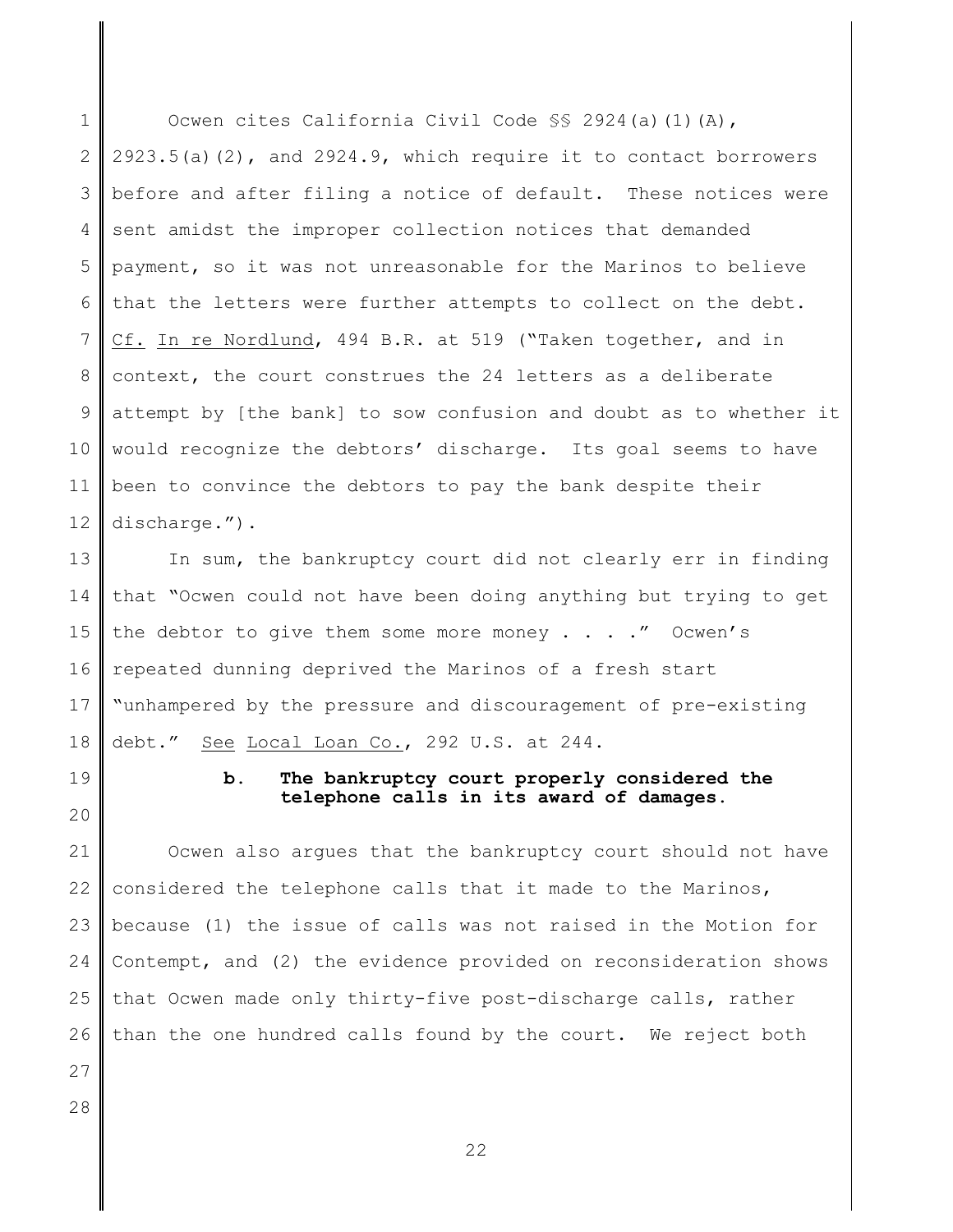1 arguments.<sup>10</sup>

19

2 3 4 5 6 7 8 9 Ocwen is correct that the Motion for Contempt focused exclusively on the written correspondence. However, Ocwen was on notice that the Marinos sought sanctions for violation of the discharge injunction; it should reasonably have known that the trial could span all instances of improper contact with the Marinos. Indeed, Ocwen's representative, Sony Prudent, testified that he had reviewed the contact logs, including telephone calls, in preparation for trial.

10 11 12 13 14 15 Moreover, Ocwen never objected during trial to any testimony regarding telephone calls. Thus, it waived any such objection. Hansen v. Moore (In re Hansen), 368 B.R. 868, 875 (9th Cir. BAP 2007) ("A party who fails to object to evidence at trial waives the right to raise admissibility issues on appeal." (citing Price v. Kramer, 200 F.3d 1237, 1251–52 (9th Cir. 2000))).

16 17 18 The Marinos introduced evidence at trial that Ocwen repeatedly called them to request payment, even though they understandably could not offer a definite number of calls.

<sup>20</sup> 21 22 23 24 25 26 27 28 <sup>10</sup> Ocwen does not arque on appeal that the court erred in finding that the calls violated the discharge injunction. While we note that California state law requires the creditor to attempt to contact the debtor concerning the default, see Cal. Civ. Code § 2923.5, the only evidence in the record about the content of the phone calls is the Marinos' and Ms. O'Kane's testimony about repeated demands for payment. There is no evidence that the content of the calls complied with the state statutes. Ocwen did not offer a script that it requires its staff to use or any other evidence of what its staff said during the calls. Rather, it appears that the calls simply and repeatedly demanded payment post-discharge. Nor does it appear that a so-called "mini-Miranda warning," if given, would bring Ocwen's telephone calls into compliance, inasmuch as the FDCPA generally does not apply to foreclosure proceedings.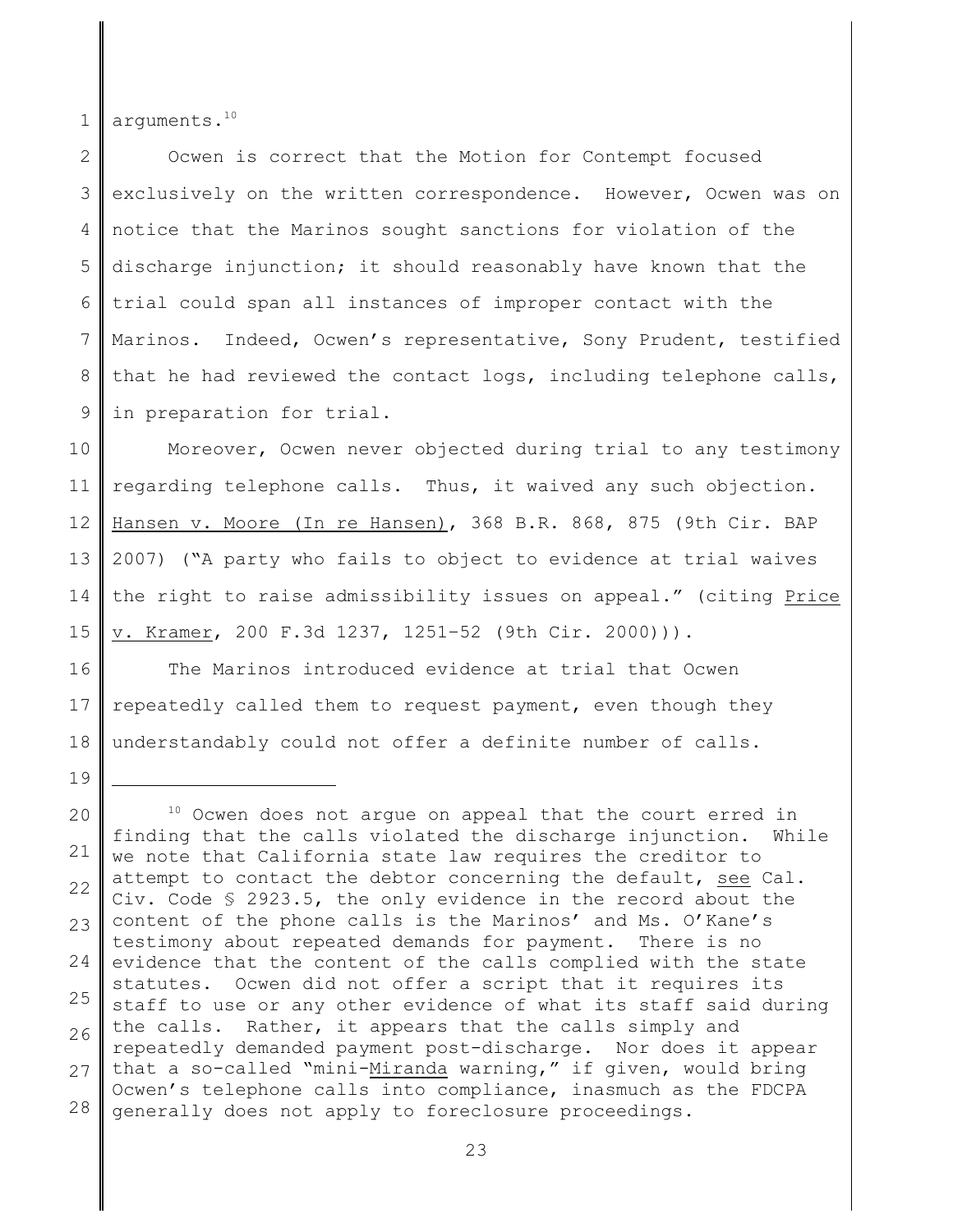1 2 3 4 5 6 7 8 9 10 Mrs. Marino testified that Ocwen called three to five times a day for a year; that she did not pick up all of Ocwen's calls because she did not want to be harassed; that she may have answered twenty of the calls; and that she may have received between sixty to one hundred calls. Mr. Marino's and Ms. O'Kane's testimony also mentioned numerous calls. At trial, Ocwen did not produce any evidence regarding the number of telephone calls, other than to acknowledge that it made calls to the Marinos. The court's finding that Ocwen called the Marinos one hundred times was not clearly erroneous.

11 12 13 14 15 16 17 18 19 20 21 22 23 24 25 26 27 28 In its Motion for Reconsideration, Ocwen provided the call log from the Marinos' file that purported to show that Ocwen only called the Marinos thirty-five times during the applicable period. But "'a motion for reconsideration should not be granted, absent highly unusual circumstances, unless the district court is presented with newly discovered evidence, committed clear error, or if there is an intervening change in the controlling law.' A [Civil] Rule 59(e) motion may **not** be used to raise arguments or present evidence for the first time when they could reasonably have been raised earlier in the litigation." Kona Enters., Inc. v. Estate of Bishop, 229 F.3d 877, 890 (9th Cir. 2000) (quoting 389 Orange St. Partners v. Arnold, 179 F.3d 656, 665 (9th Cir. 1999)). The call logs were available to Ocwen prior to trial and were referenced by Ocwen's witness; the bankruptcy court even expressed its displeasure that Ocwen did not introduce the call logs into evidence but only relied on Mr. Prudent's testimony about their contents. The logs were not "newly discovered evidence" within the meaning of Civil Rule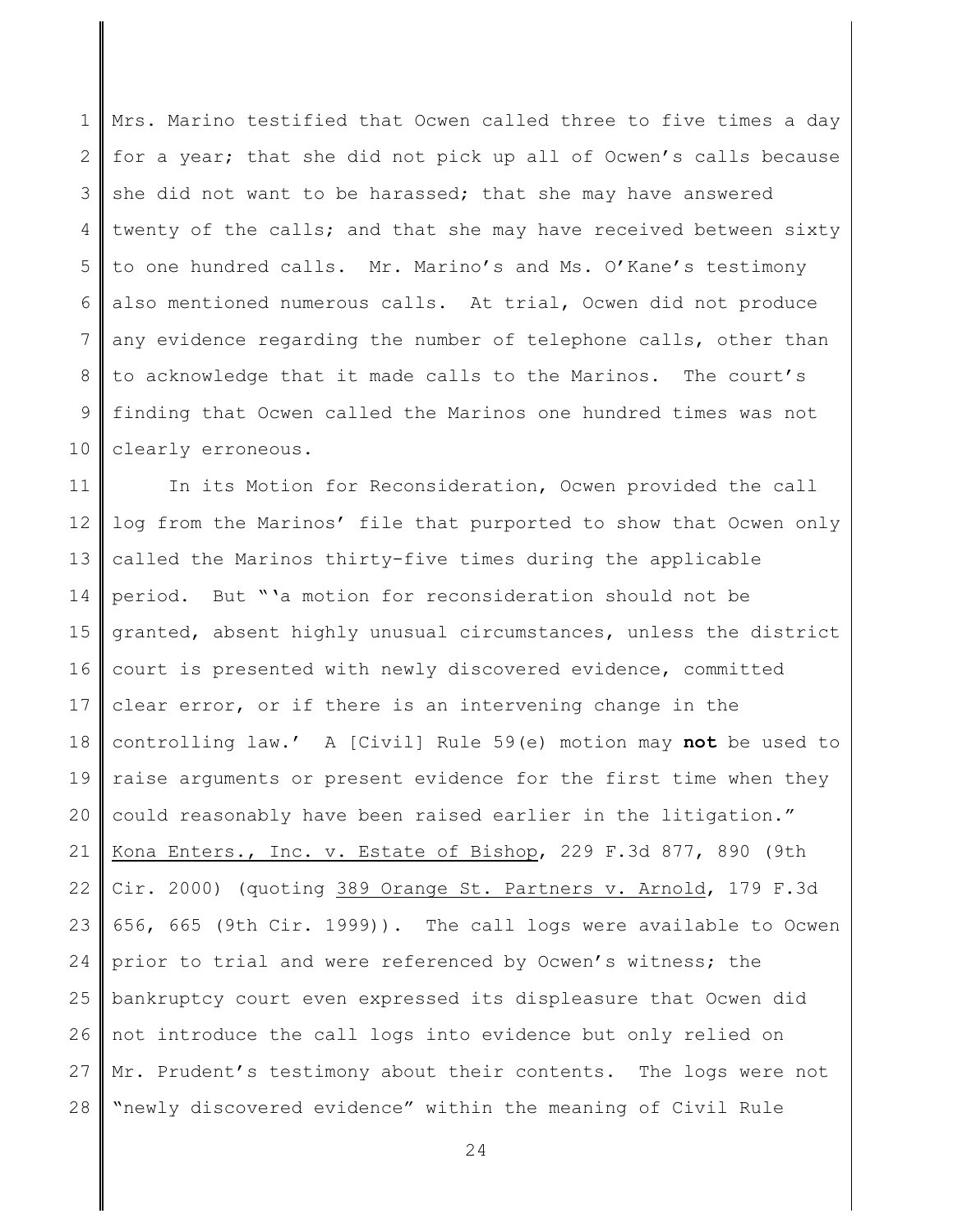1 2 3 4 59(e). See Feature Realty, Inc. v. City of Spokane, 331 F.3d 1082, 1093 (9th Cir. 2003) ("Evidence 'in the possession of the party before the judgment was rendered is not newly discovered.'" (citation omitted)).

5 6 7 8 9 10 11 12 There is another independently sufficient reason to affirm. Ocwen failed to provide us with a transcript of the hearing on the Motion for Reconsideration. See Clinton v. Deutsche Bank Nat'l Tr. Co. (In re Clinton), 449 B.R. 79, 83 (9th Cir. BAP 2011) ("Without a transcript, it is impossible to determine why the bankruptcy court ruled as it did. Therefore, we have little choice but to exercise our discretion and summarily affirm the bankruptcy court's decision[.]").

13 14

# **3. The damages were reasonable and supported by the evidence.**

15 16 17 Ocwen argues that the \$119,000 award is not reasonable, because the award was arbitrary and the court ignored other causes of the Marinos' emotional distress. We disagree.

18 19 20 21 22 23 24 25 26 27 28 The Ninth Circuit has allowed emotional distress damages for automatic stay violations when the debtor "(1) suffer[s] significant harm, (2) clearly establish [es] the significant harm, and (3) demonstrate[s] a causal connection between that significant harm and the violation of the automatic stay (as distinct, for instance, from the anxiety and pressures inherent in the bankruptcy process)." Snowden v. Check Into Cash of Wash. Inc. (In re Snowden), 769 F.3d 651, 657 (9th Cir. 2014) (quoting Dawson v. Wash. Mutual Bank, F.A. (In re Dawson), 390 F.3d 1139, 1149 (9th Cir. 2004)) (discussing violation of the automatic stay). The same rule should apply to violations of the discharge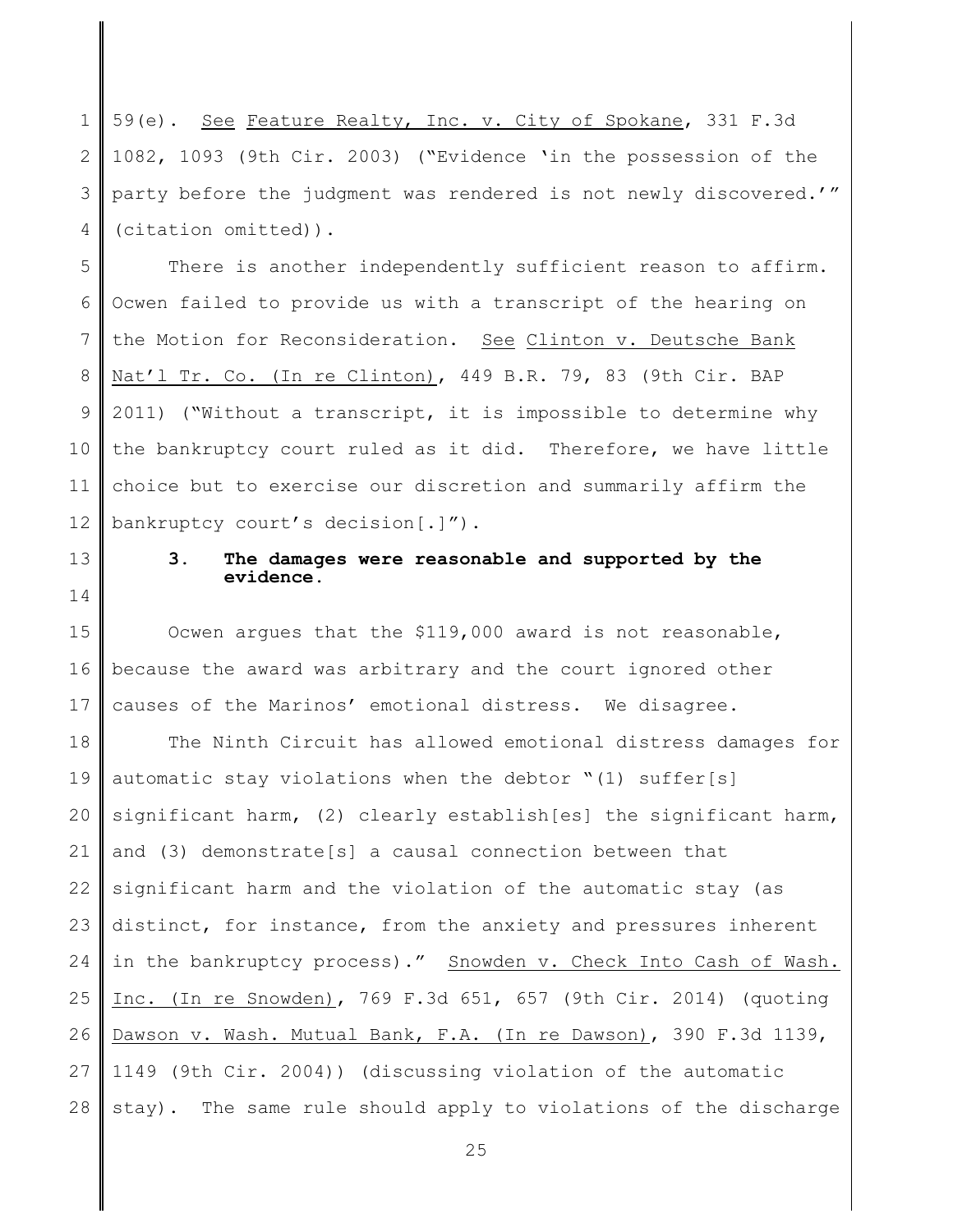1 2 3 4 5 6 7 injunction. See In re Nordlund, 494 B.R. at 523 (applying Dawson's three-part test to violations of the discharge injunction); C & W Asset Acquisition, LLC v. Feagins (In re Feagins), 439 B.R. 165, 178 (Bankr. D. Haw. 2010) ("Although Dawson considered the remedy for violations of the automatic stay under section  $362(k)(1)$ , the same reasoning applies to willful violations of the discharge injunction.").

8 9 10 11 12 13 14 Ocwen contends that the bankruptcy court's award of \$1,000 per contact was arbitrary and that the total award should not have exceeded "several thousand dollars" in accordance with Dyer. But Ocwen ignores the fact that the bankruptcy court awarded compensatory damages for emotional distress, not punitive sanctions. The limit on punitive sanctions discussed in  $Dyer<sup>11</sup>$ does not apply to a compensatory award.

15 16 17 18 Ocwen also argues that the Marinos' emotional distress predated the post-discharge communications and was not caused by its violation of the discharge injunction. But the Marinos and Ms. O'Kane testified that the Marinos' health and relationship

- 19
- 20

<sup>21</sup> 22 23 24 25 26 27 28  $11$  Ocwen cites In re Martinez, 561 B.R. 132, 173 (Bankr. D. Nev. 2016), for the proposition that a "\$1,000 per violation figure can be arbitrary as it does not take into account the circumstances of the individual victim, and therefore, would not compensate for the actual damages suffered." But the Martinez court also stated that "[a] \$1,000 per violation figure can be too high in some cases, but too low in others. Repeated attempts by a creditor to collect a discharged debt may cause little concern to an individual who is represented by effective bankruptcy counsel, but may be gut wrenching to a pro se debtor who thought he had received a fresh start." Id. at 173 n.47. In this case, the bankruptcy court heard testimony from the Marinos about how Ocwen's violations affected them. The court's award did "take into account the circumstances of" the Marinos.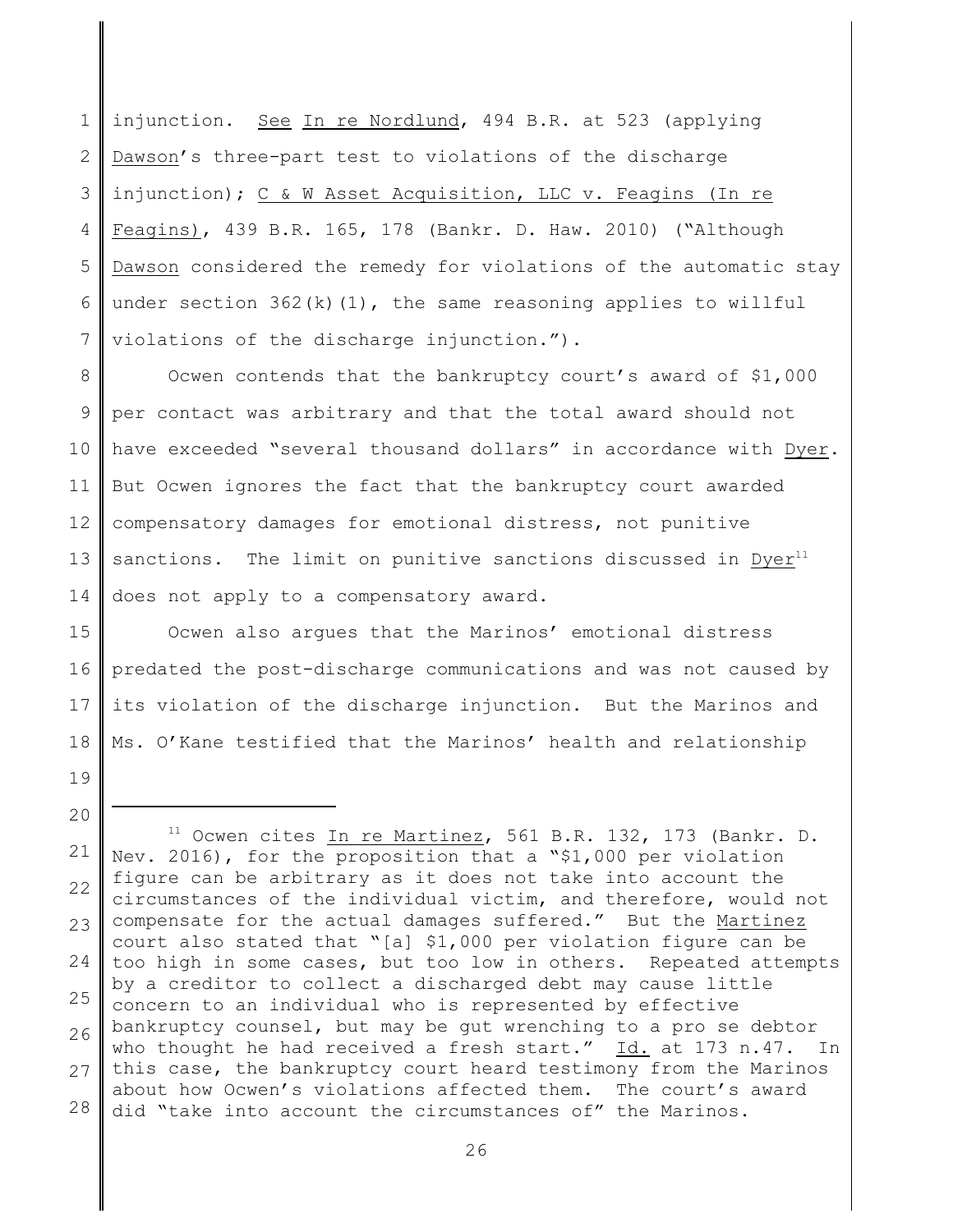1 2 3 4 5 improved after they filed for bankruptcy but deteriorated again when Ocwen began contacting them post-discharge. The bankruptcy court weighed the evidence and determined that Ocwen's violation of the discharge injunction caused the Marinos' injury. The court did not clearly err in assigning blame to Ocwen.

#### 6 **B. The Marinos' cross-appeal**

7 8 9 The Marinos argue that the court erred by failing to award punitive damages, because it erroneously believed that it lacked authority to do so. The bankruptcy court misstated the law.

10 11 12 13 14 15 16 17 18 19 While the Ninth Circuit has stated that the bankruptcy courts are prohibited from assessing any "serious" punitive damages, it has left open the possibility of "relatively mild noncompensatory fines." In re Dyer, 322 F.3d at 1193. We have previously stated that, "[i]f a bankruptcy court finds that a party has willfully violated the discharge injunction, the court may award actual damages, punitive damages and attorney's fees to the debtor." In re Nash, 464 B.R. at 880 (citing Espinosa v. United Student Aid Funds, Inc., 553 F.3d 1193, 1205 n.7 (9th Cir. 2008), aff'd, 559 U.S. 260 (2010)).

20 21 22 23 Ocwen concedes that the bankruptcy court may award sanctions and that relatively mild noncompensatory fines may be permissible under some circumstances, but it argues that the bankruptcy court may not award punitive damages.

24 25 26 27 28 Some bankruptcy courts understand Dyer to mean that a bankruptcy court may not allow "punitive damages" for a violation of the discharge injunction but may award "relatively mild noncompensatory fines." See, e.g., In re Martinez, 561 B.R. at 175 ("this court has no authority to award punitive damages for a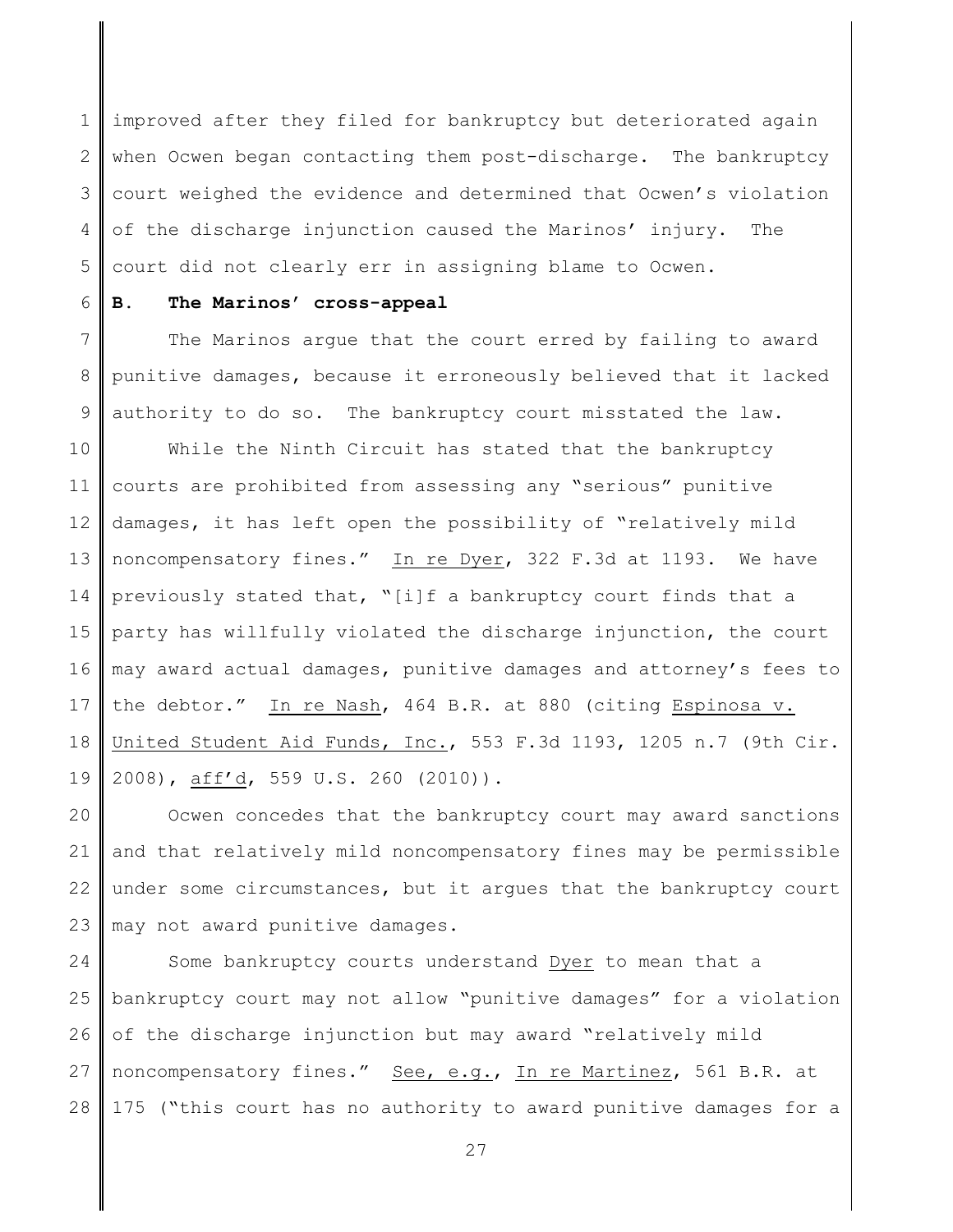1 2 3 4 5 6 7 8 9 10 11 12 13 14 15 16 violation of the Discharge Injunction, but it does have authority to award mildly [sic], non-compensatory fines in appropriate circumstances"); In re Dickerson, 510 B.R. 289, 298 (Bankr. D. Idaho 2014) ("in general, punitive damages are not an appropriate remedy for § 105(a) contempt proceedings, [but] relatively mild noncompensatory fines may be acceptable in some circumstances"). Other courts have held that a bankruptcy court may award "punitive damages," so long as the amount is "relatively mild." See, e.g., Rosales v. Wallace (In re Wallace), BAP No. NV-11-1681-KiPaD, 2012 WL 2401871, at \*8 (9th Cir. BAP June 26, 2012) (recognizing that, under Dyer, "such punitive sanctions cannot be 'serious'"). We do not see any meaningful difference between "punitive damages" and "noncompensatory fines." The Ninth Circuit has authorized "noncompensatory fines," which are simply punitive damages by another name. However labeled, any such award must be "relatively mild."<sup>12</sup>

17 18 19 20 21 It was thus an error for the bankruptcy court to preclude itself from considering an award of punitive damages. We do not hold that the bankruptcy court must award a fine or punitive damages, but we remand so that the bankruptcy court can consider whether to do so.

22 23 Alternatively, the bankruptcy court might choose to issue proposed findings and a recommended judgment on punitive damages

25 26 27 28  $12$  The Ninth Circuit left open the question of what is a "serious" punitive sanction but implied that any fine above \$5,000 (presumably in 1989 dollars) would be considered "serious." In re Dyer, 322 F.3d at 1193 (citing F.J. Hanshaw Enters., Inc. v. Emerald River Dev., Inc., 244 F.3d 1128, 1139 n.10 (9th Cir. 2001)).

24